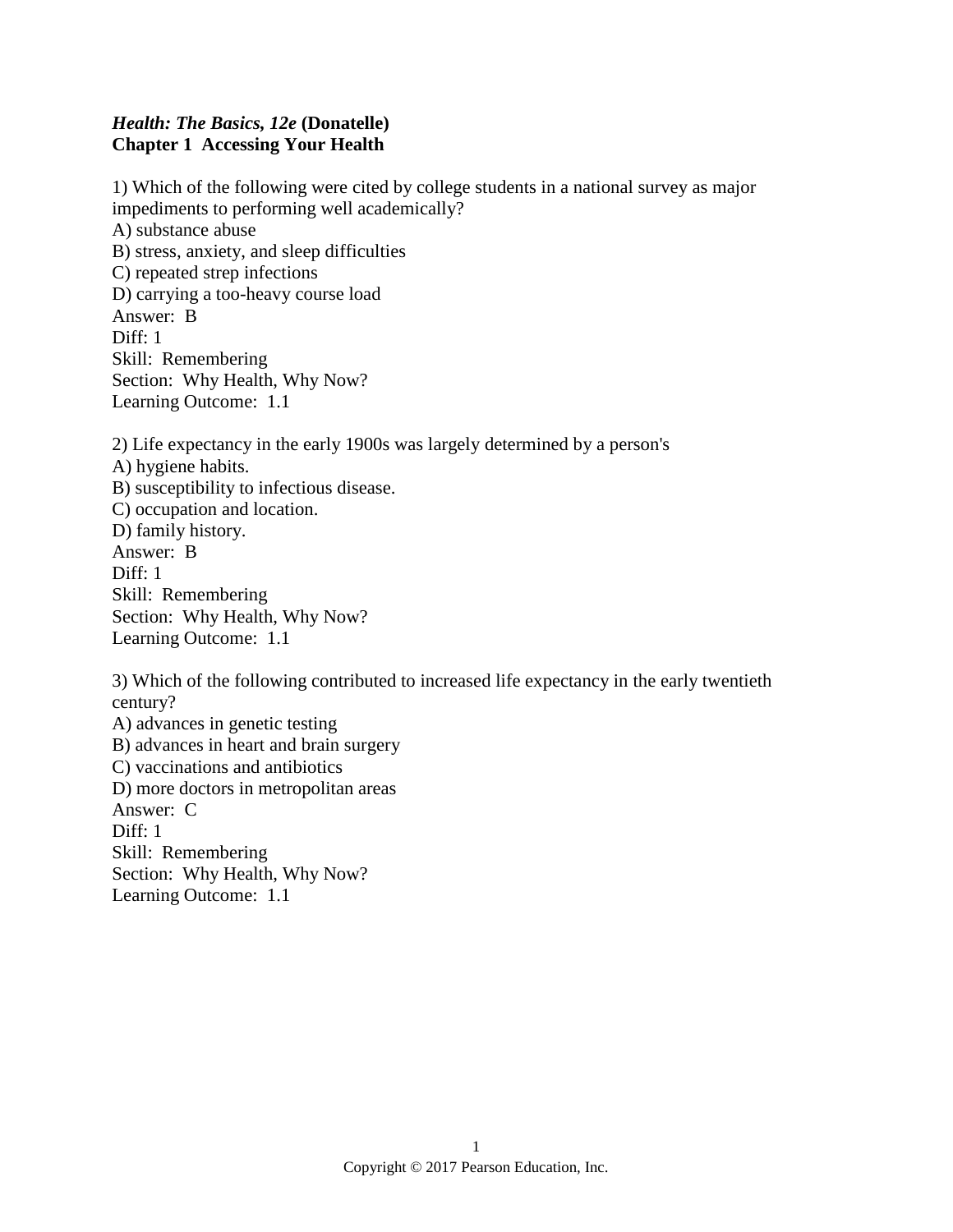4) The expected number of years of life remaining at a given age, such as at birth, is known as A) life expectancy. B) population control. C) mortality. D) morbidity. Answer: A Diff: 1 Skill: Remembering Section: Why Health, Why Now? Learning Outcome: 1.1

5) Jane is sedentary and obese. What effect, if any, do these factors have on her health? A) They affect her physical health only. B) They affect her physical and emotional health only. C) They impede her progress toward high-level wellness. D) They affect her health only if she has a family history of health problems related to obesity. Answer: C Diff: 3 Skill: Analyzing Section: What Is Health? Learning Outcome: 1.2

6) The contemporary definition of wellness is A) the ability to move about freely without pain. B) the absence of ongoing symptoms or chronic disease. C) living longer than one's parents. D) the achievement of the highest level of health possible in each of several dimensions. Answer: D Diff: 2 Skill: Understanding Section: What Is Health? Learning Outcome: 1.2

7) Paul studies mortality rates in infants of various ethnicities. He studies their A) illness rates. B) accident rates. C) chronic disease rates. D) death rates. Answer: D Diff: 2 Skill: Understanding Section: Why Health, Why Now? Learning Outcome: 1.1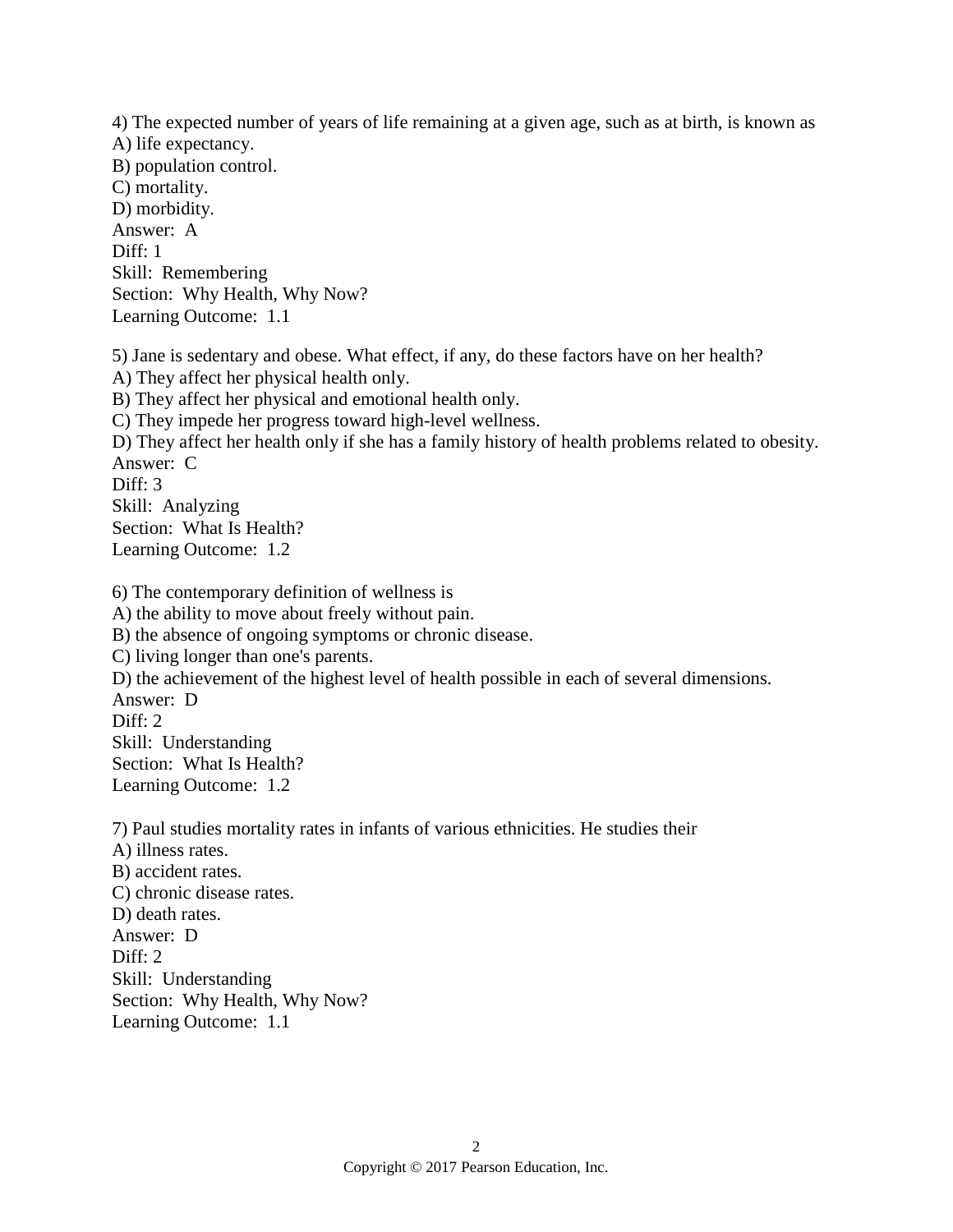8) Health and wellness are best described as A) static. B) dynamic. C) determined by genes. D) determined by the environment. Answer: B Diff: 2 Skill: Understanding Section: What Is Health? Learning Outcome: 1.2

9) Eve is always upset about something, and it seems that she is never really happy. Her mental outlook is likely to adversely affect A) mainly her social health. B) mainly her emotional health. C) mainly her physical health. D) all six dimensions of her health. Answer: D Diff: 3 Skill: Applying Section: What Is Health? Learning Outcome: 1.2

10) The six dimensions of health A) affect health independently of each other. B) interact continuously. C) seldom influence one another. D) affect either the mind or the body. Answer: B Diff: 2 Skill: Understanding Section: What Is Health? Learning Outcome: 1.2

11) The dimension of physical health encompasses the ability to A) perform activities of daily living. B) reason objectively. C) analyze information. D) protect yourself from hazards in your environment. Answer: A Diff: 2 Skill: Understanding Section: What Is Health? Learning Outcome: 1.2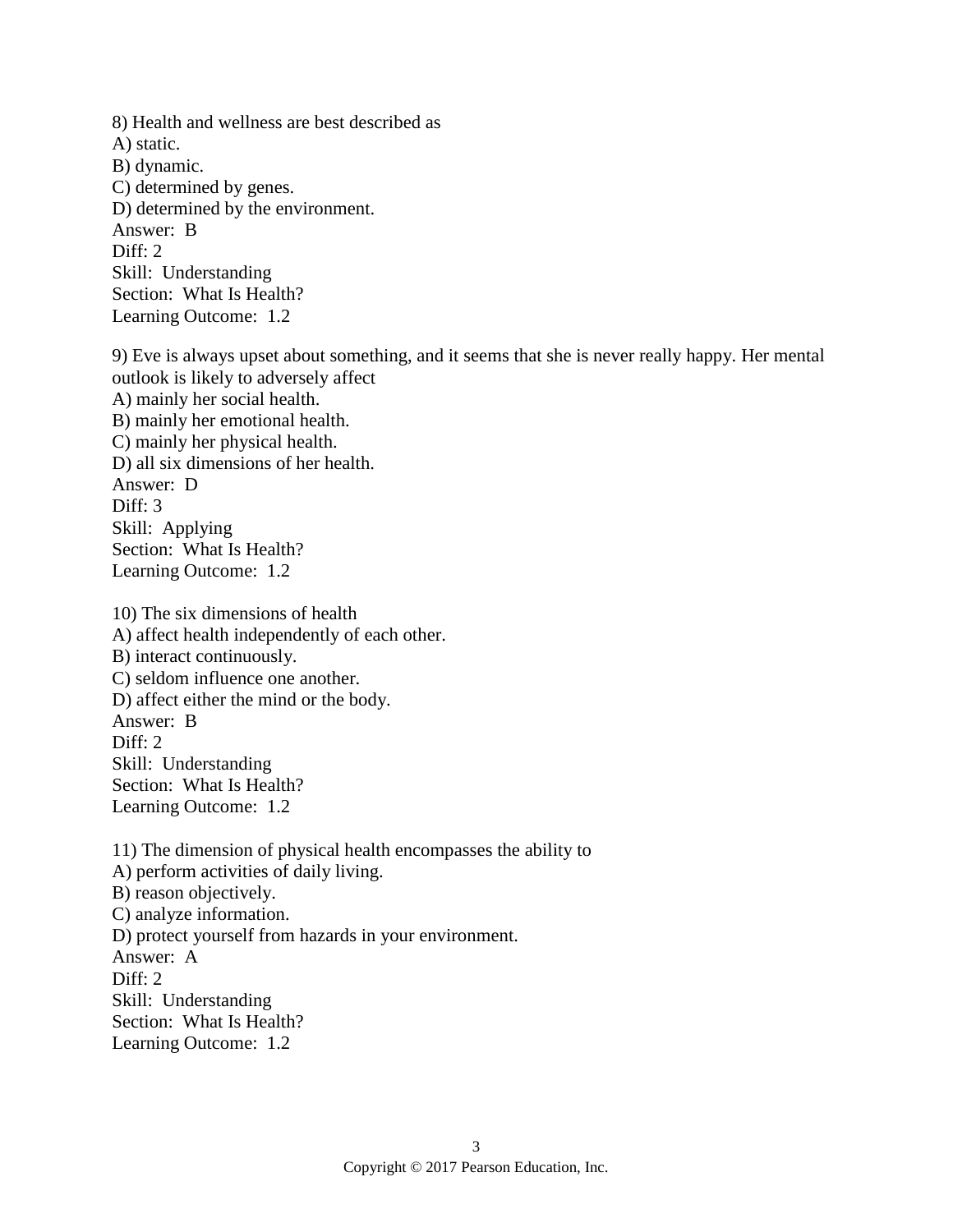12) Jill has many friends, is respected by her coworkers, and maintains a great relationship with her boyfriend. Her ability to interact with others is an example of which dimension of health? A) social

B) intellectual C) emotional D) physical Answer: A Diff: 2 Skill: Understanding Section: What Is Health? Learning Outcome: 1.2

13) Emotional health can best be described as being able to A) feel and express emotions appropriately. B) think clearly, without emotional influence. C) maintain satisfying interpersonal relationships. D) adapt to various social situations. Answer: A Diff: 3 Skill: Understanding Section: What Is Health? Learning Outcome: 1.2

14) Katherine is an energetic, confident student who is not afraid to stand up in front of the class and read her essay aloud. She trusts that even if others don't agree with her point of view, they will still value her as a person and a friend. These traits best demonstrate Katherine's positive A) social health.

B) intellectual health. C) physical health. D) emotional health. Answer: D Diff:  $2$ Skill: Understanding Section: What Is Health? Learning Outcome: 1.2

15) Spiritual health can best be described as A) holding to religious beliefs learned in childhood. B) not as important as other factors to overall wellness. C) having a sense of meaning and purpose in one's life. D) establishing and maintaining fulfilling relationships. Answer: C Diff: 2 Skill: Understanding Section: What Is Health? Learning Outcome: 1.2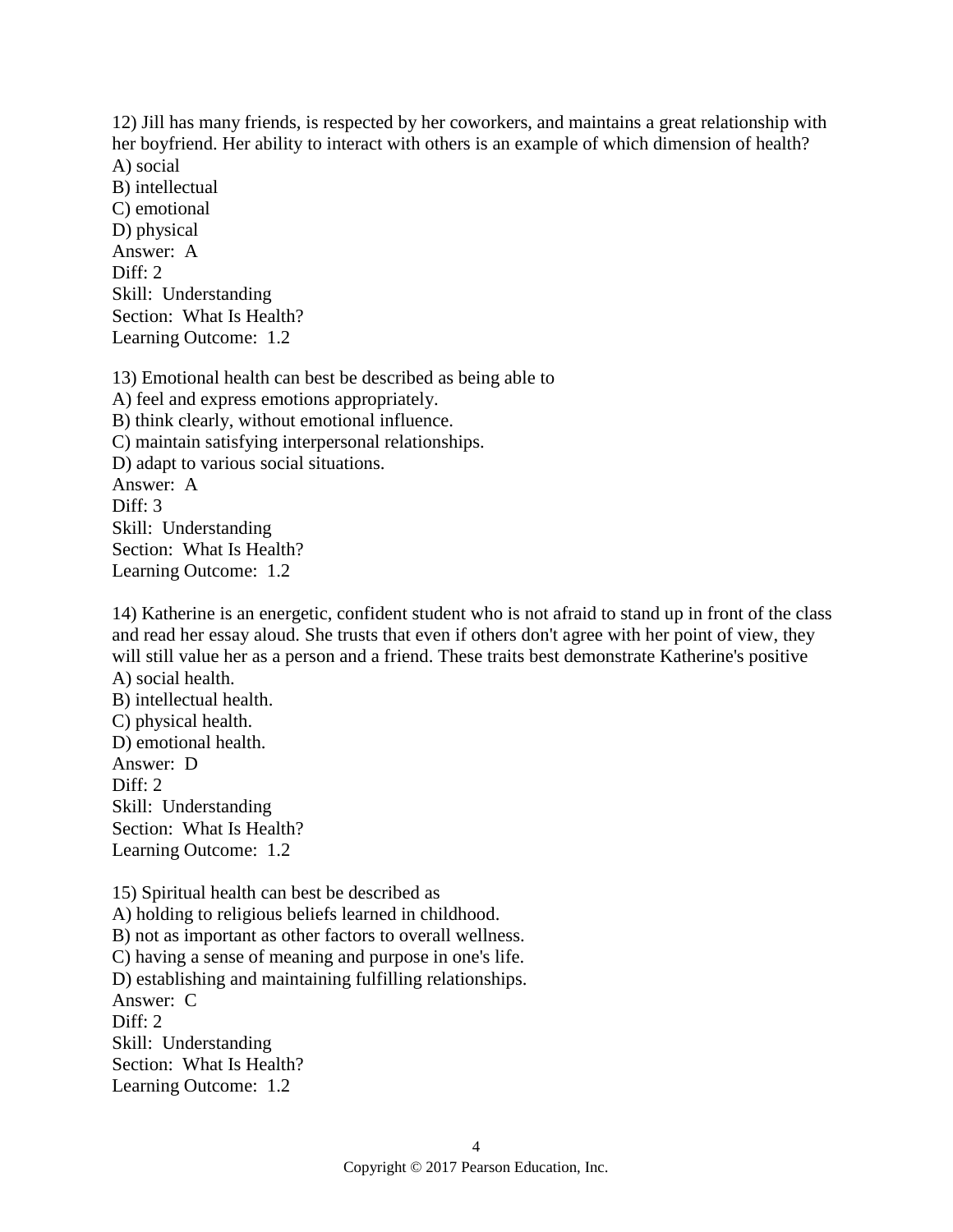16) Rafael is committed to his study of ecology and the effects of climate change. Additionally, he tries to show respect for all living things. Which of the following statements best describes Rafael?

A) He demonstrates intellectual health.

B) He demonstrates social health.

C) He demonstrates emotional health.

D) He demonstrates spiritual health.

Answer: D Diff: 2

Skill: Understanding

Section: What Is Health?

Learning Outcome: 1.2

17) *Healthy People 2020* is a plan designed to

A) improve health-related quality of life and years of life for all Americans.

B) update FDA regulations on the manufacture and sale of drugs in the United States.

C) extend health insurance coverage to millions more Americans.

D) increase payments to doctors who serve Medicaid and Medicare patients.

Answer: A

Diff: 2

Skill: Understanding

Section: What Influences Your Health?

Learning Outcome: 1.3

18) One of the most important goals of *Healthy People 2020* is to

A) reduce health care costs for all Americans.

B) eliminate health disparities and improve the health of all population groups.

C) increase funding for research on certain diseases such as cancer and diabetes.

D) increase the number of public health departments in every state.

Answer: B Diff: 2 Skill: Understanding Section: What Influences Your Health? Learning Outcome: 1.3

19) The ability to think clearly, analyze information, and use one's mental capacity to meet life's challenges is known as A) social health. B) intellectual health. C) physical health. D) emotional health. Answer: B Diff: 2 Skill: Understanding Section: What Is Health? Learning Outcome: 1.2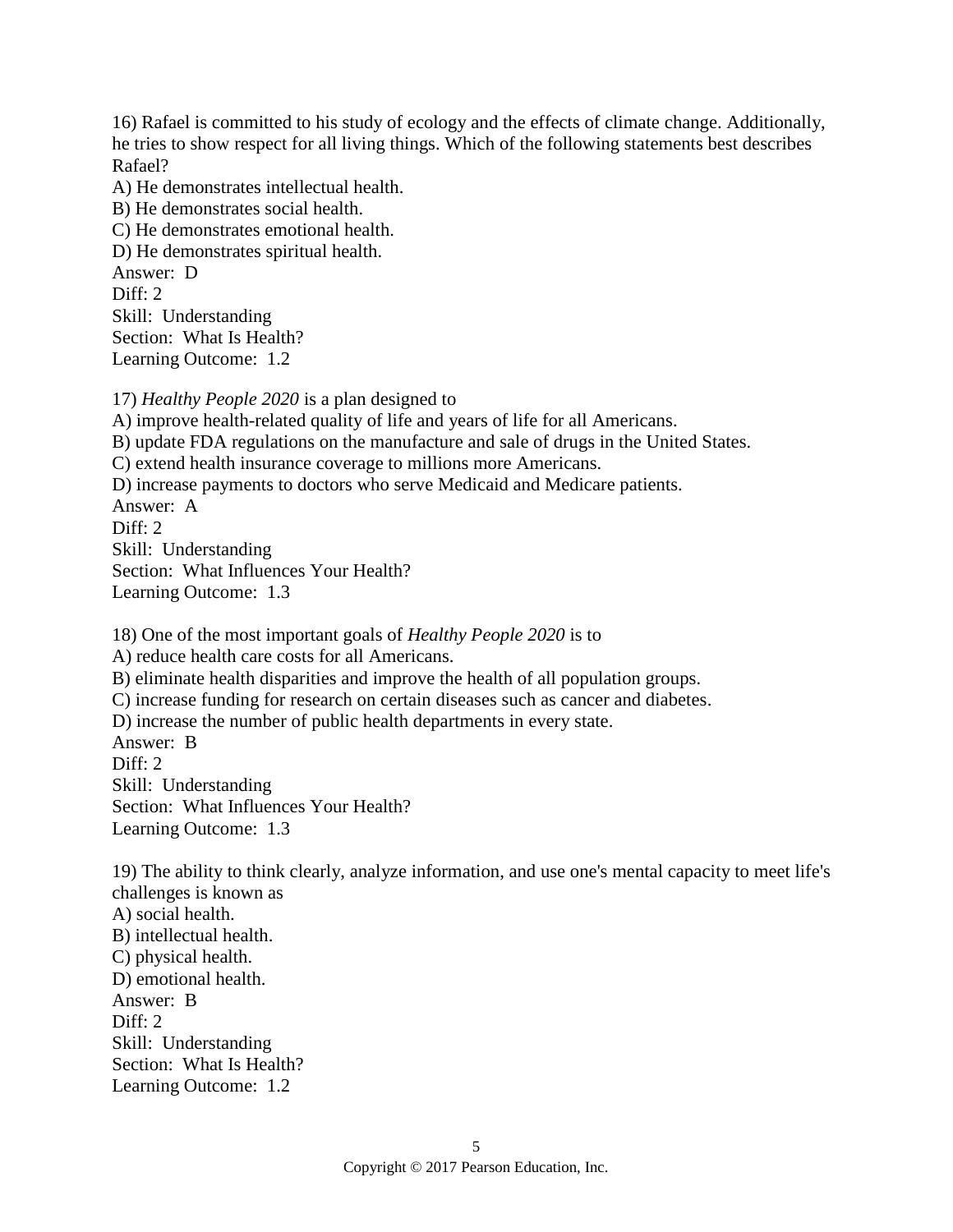20) Health promotion A) involves social justice efforts aimed at achieving health care for all Americans. B) refers to fundraising campaigns for health-related organizations. C) includes policies, programs, and financial support for initiatives that promote health. D) focuses on curing the most prevalent diseases. Answer: C Diff: 2 Skill: Understanding Section: What Is Health? Learning Outcome: 1.2

21) A disease that begins slowly, progresses over a period of time, and that may resist treatment is  $a(n)$ A) acute disease. B) chronic disease. C) behavioral disease. D) hereditary disease. Answer: B Diff: 2 Skill: Understanding Section: Why Health, Why Now? Learning Outcome: 1.1

22) Effective health promotion programs A) focus on improving selected negative behaviors. B) have the most measurable results when implemented in schools. C) focus on encouraging behaviors known to support good health. D) don't attempt to change individual attitudes about health. Answer: C Diff: 3 Skill: Analyzing Section: What Is Health? Learning Outcome: 1.2

23) The model of health that is concerned with curing disease affecting a particular tissue or organ is the A) medical model. B) surgical model. C) public health model. D) holistic model. Answer: A Diff: 2 Skill: Understanding Section: What Is Health? Learning Outcome: 1.2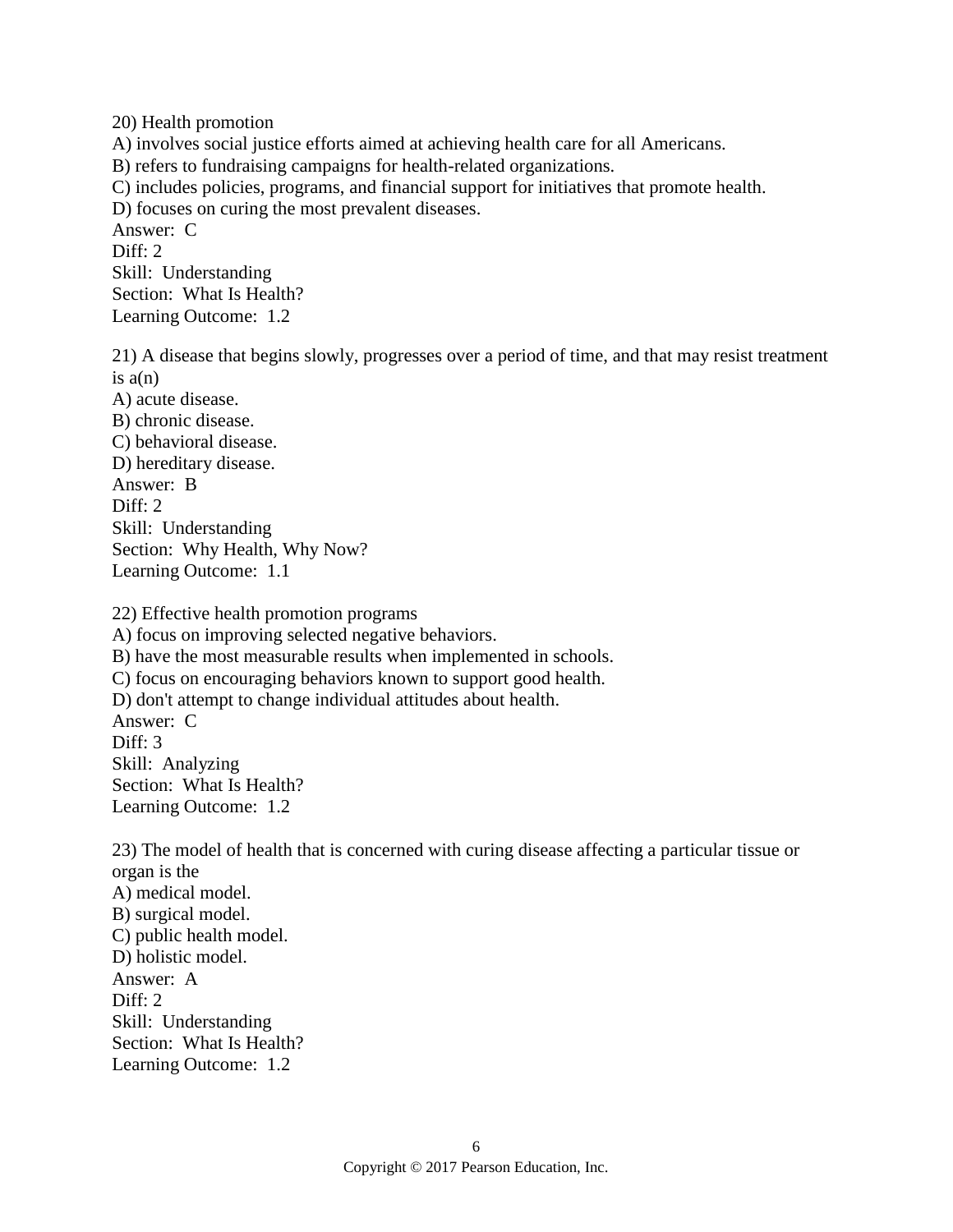24) Taking positive action now to avoid becoming sick later is known as A) intervention. B) prevention. C) screening. D) treatment. Answer: B Diff: 1 Skill: Remembering Section: What Is Health? Learning Outcome: 1.2

25) Which of the following factors plays a significant role in health disparities? A) procrastination B) laziness C) economic status D) poor choices Answer: C Diff: 2 Skill: Understanding Section: What Influences Your Health? Learning Outcome: 1.3

26) Beth works part-time as a waitress and receives no health insurance benefits from her employer. She purchased insurance under the Affordable Care Act, but the policy has a \$5,000 annual deductible. Beth A) is uninsured. B) is overinsured. C) is likely to delay care that she needs. D) has equitable access to health services. Answer: C Diff: 3 Skill: Applying Section: What Influences Your Health? Learning Outcome: 1.3 27) Young adults (ages 15-24) are most likely to die from A) heart disease. B) cancer. C) accidents. D) homicide.

Answer: C Diff: 1 Skill: Remembering Section: Why Health, Why Now? Learning Outcome: 1.1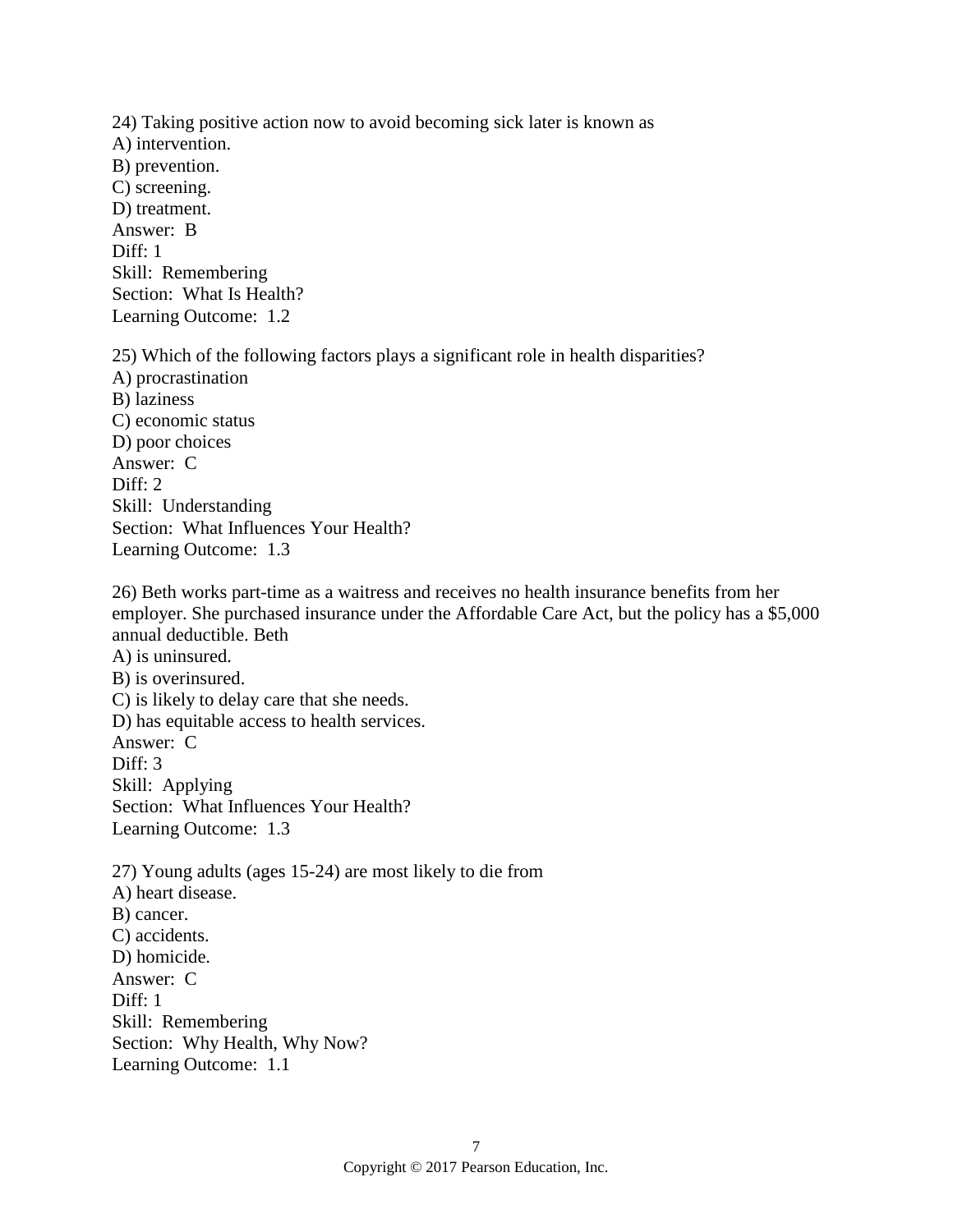28) The positive aspects of a person's life, such being satisfied with life in general and having positive emotions, determines one's sense of A) progress. B) well-being. C) change. D) health. Answer: B Diff: 1 Skill: Remembering Section: Why Health, Why Now?

29) Which type of costs are related to higher insurance premiums and increased disability payments due to obesity-related health conditions? A) indirect medical costs B) direct medical costs C) Medicare costs D) Medicaid costs Answer: A Diff: 2 Skill: Understanding Section: Why Health, Why Now? Learning Outcome: 1.1

Learning Outcome: 1.1

30) All the following causes of death are linked to modifiable lifestyle behaviors EXCEPT A) genetic diseases. B) heart disease. C) diabetes. D) cancer. Answer: A Diff: 2 Skill: Understanding Section: What Influences Your Health? Learning Outcome: 1.3

31) The science that views negative health events as resulting from individuals' interactions with their physical or social environment is A) medicine. B) immunology. C) public health. D) disease prevention. Answer: C Diff: 1 Skill: Remembering Section: What Is Health? Learning Outcome: 1.2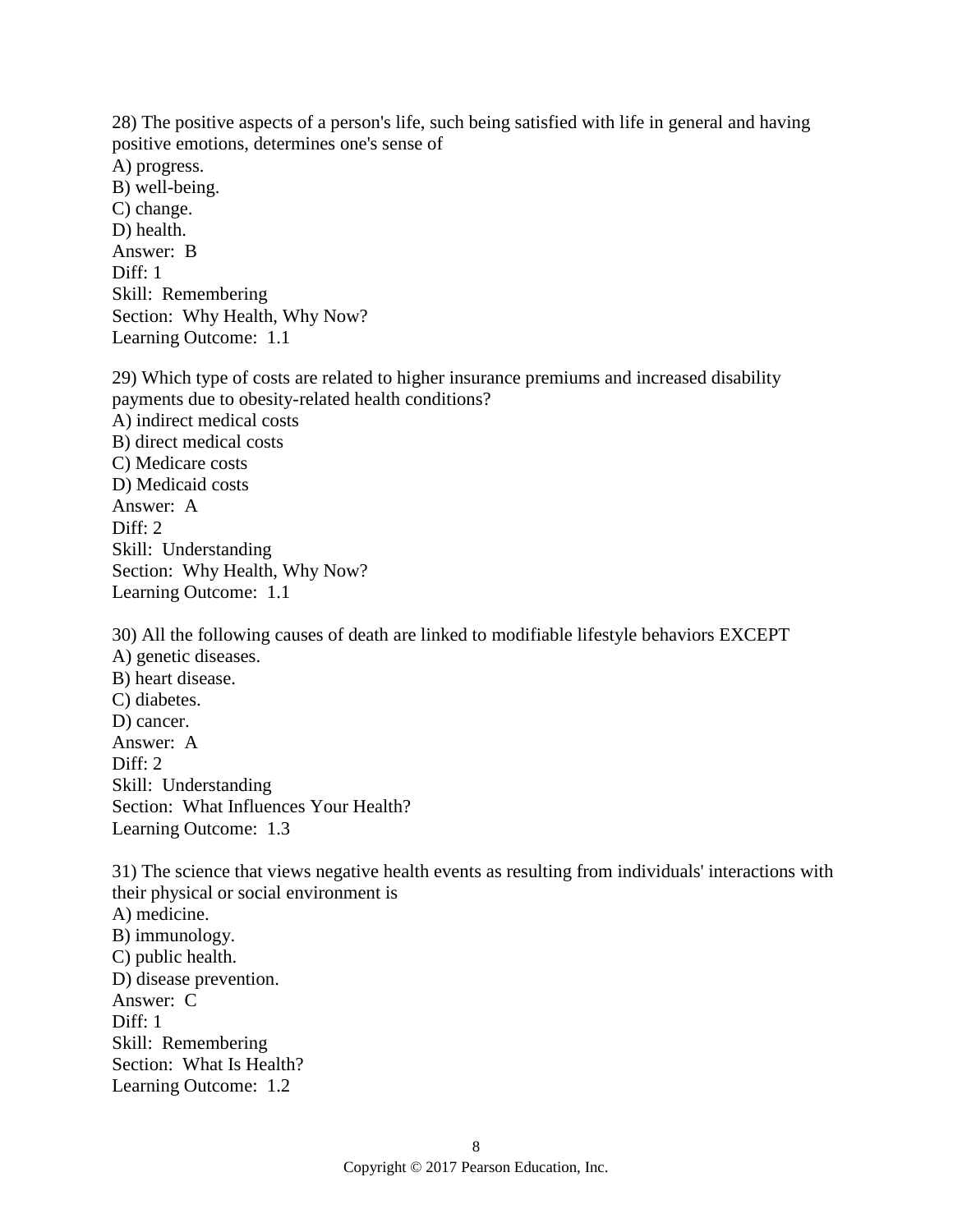32) Overall, the leading cause of death for Americans is A) accidents. B) cancer. C) heart disease. D) respiratory disease. Answer: C Diff: 1 Skill: Remembering Section: Why Health, Why Now? Learning Outcome: 1.1

33) Which health model views treating disease through medications and surgery as the surest way to improve health? A) environmental model B) public health model C) social model D) medical model Answer: D Diff: 2 Skill: Understanding Section: What Is Health? Learning Outcome: 1.2

34) Major public health achievements of the twentieth century include A) mental health counseling. B) pharmaceutical products. C) lower birth rates. D) workplace safety. Answer: D Diff: 2 Skill: Understanding Section: What Is Health? Learning Outcome: 1.2

35) To successfully change a behavior, a person must recognize that change is a(n) A) stressful situation. B) chance to wipe out past mistakes. C) isolated event. D) process that occurs in stages. Answer: D Diff: 3 Skill: Applying Section: How Can You Improve Your Health Behaviors? Learning Outcome: 1.5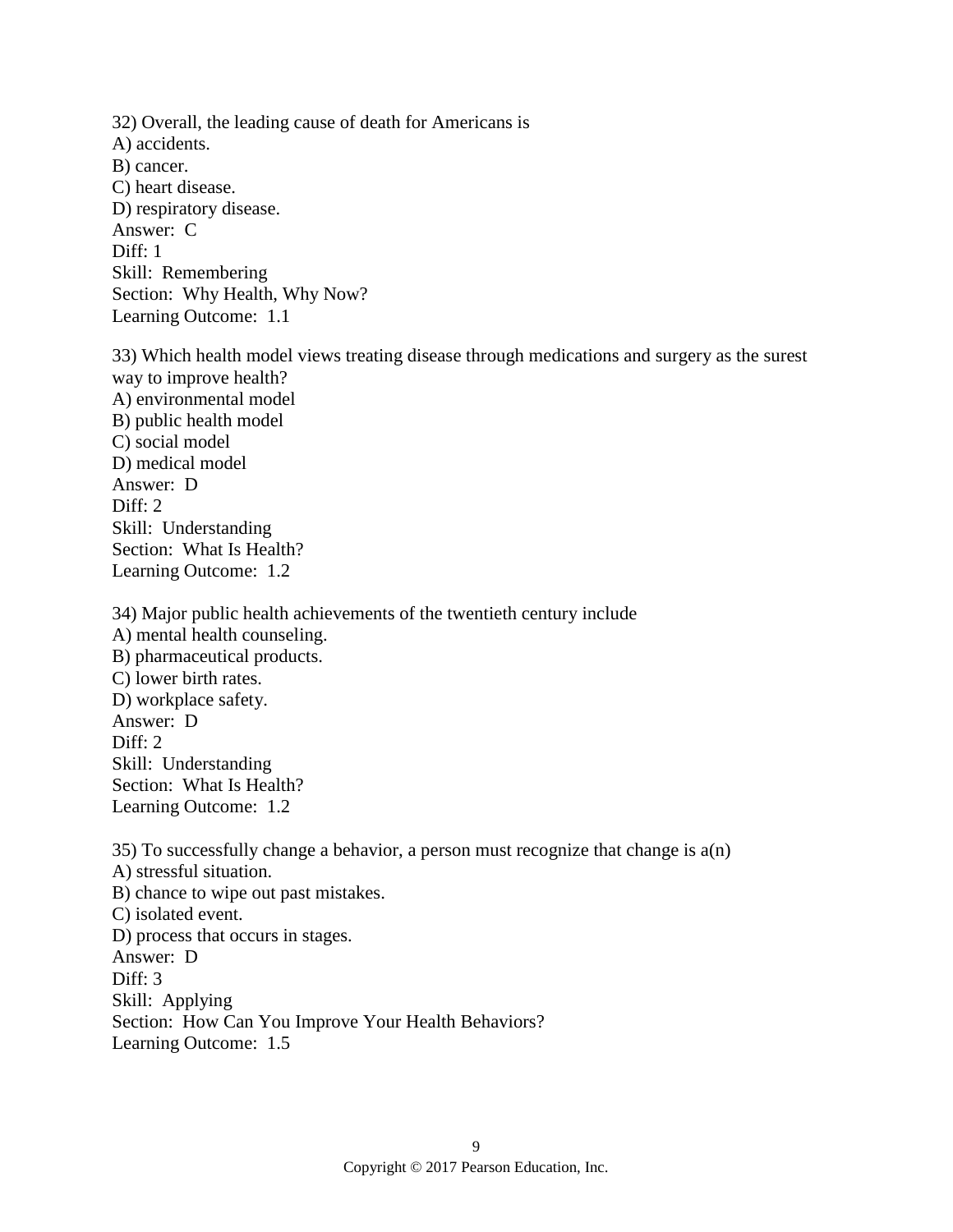36) Family health background and the behaviors of family members are examples of A) enabling factors. B) reinforcing factors. C) motivational factors. D) predisposing factors. Answer: D Diff: 1 Skill: Remembering Section: How Can You Improve Your Health Behaviors? Learning Outcome: 1.5

37) Jim was successful at meeting his exercise goal and rewarded himself by taking a three-day vacation at a golf resort. This is an example of a A) negative behavior. B) reinforcing behavior. C) manipulative behavior. D) covert behavior. Answer: B Diff: 3 Skill: Applying Section: How Can You Improve Your Health Behaviors? Learning Outcome: 1.5

38) An example of an enabling factor is A) living near a hiking trail to encourage walking. B) nagging your parents to stop smoking. C) gaining weight after you stop smoking. D) having friends who say they hate to exercise. Answer: A Diff: 2 Skill: Understanding Section: How Can You Improve Your Health Behaviors? Learning Outcome: 1.5

39) Determinants of health are a range of critical factors in a person's life that A) predispose him or her to a particular set of diseases. B) are related to genetics. C) influence health status. D) influence his or her response to medical treatment. Answer: C Diff: 2 Skill: Understanding Section: What Influences Your Health? Learning Outcome: 1.3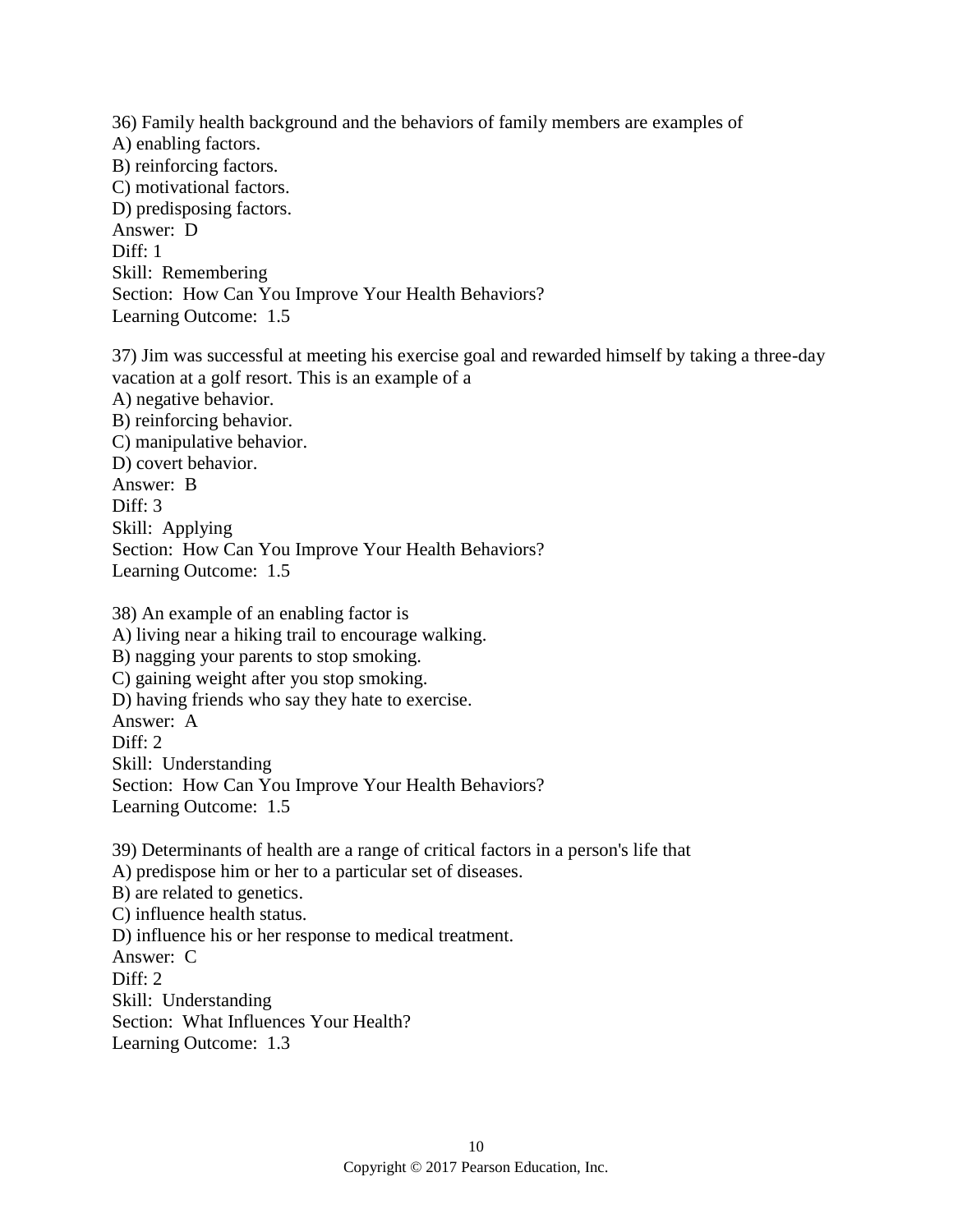40) Missy is motivated to lose weight. She has begun taking a 30-minute walk every morning, has worked with a nutrition counselor to design a new diet, and on Monday will begin following new eating plan. According to the transtheoretical model of behavior change, Missy is in a stage of

A) precontemplation. B) contemplation. C) action. D) maintenance. Answer: C Diff: 3 Skill: Applying Section: How Does Behavior Change Occur? Learning Outcome: 1.4

41) According to the transtheoretical model, a person in the precontemplation stage A) has no current intention to change or believes there is no need to change. B) is aware of the problem and is making preparations for change. C) is aware of the problem but is greatly afraid of change. D) is aware of the problem and is already taking action to implement change. Answer: A Diff: 2 Skill: Understanding Section: How Does Behavior Change Occur? Learning Outcome: 1.4

42) Judy strives to stay healthy. When she notices herself engaging in an unhealthy behavior, she makes a plan and takes action to get back on track. No challenge is too tough for her to take on. Judy

A) has self-control. B) exhibits self-efficacy. C) is in a state of readiness to change. D) relies on social support. Answer: B Diff: 2 Skill: Understanding Section: How Can You Improve Your Health Behaviors? Learning Outcome: 1.5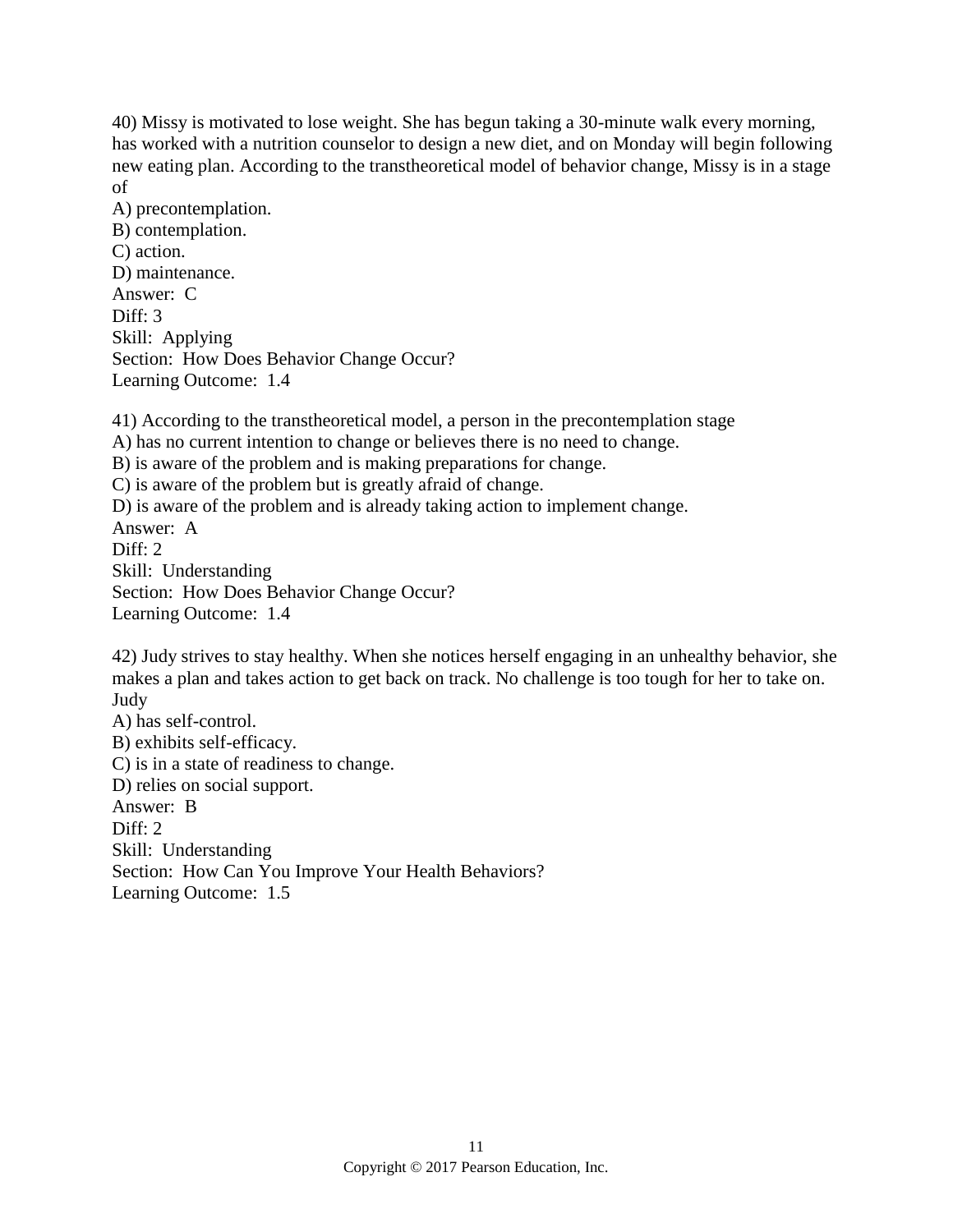43) Jason has three projects due next week. He is frustrated because everything is due at the same time and he doesn't believe it's possible to get all three projects finished. His solution is to forget about the projects and meet up with friends for a night out. Jason has A) self-confidence. B) self-efficacy. C) an internal locus of control. D) an external locus of control. Answer: D Diff: 3 Skill: Applying Section: How Can You Improve Your Health Behaviors? Learning Outcome: 1.5

44) People with an internal locus of control believe that events turn out as they do based on A) environmental factors. B) previous disappointments. C) their own actions. D) fate and luck. Answer: C Diff: 2 Skill: Understanding Section: How Can You Improve Your Health Behaviors? Learning Outcome: 1.5

45) An adolescent smoker might think lung cancer happens only to old people. This is an example of which factor of the health belief model? A) perceived seriousness B) perceived susceptibility C) perceived benefits D) perceived barriers Answer: B Diff:  $2$ Skill: Understanding Section: How Does Behavior Change Occur? Learning Outcome: 1.4

46) An appraisal of the relationship between an object, action, or idea and some attribute related to it is  $a(n)$ A) belief. B) attitude. C) motivation. D) analysis. Answer: A Diff: 1 Skill: Remembering Section: How Does Behavior Change Occur? Learning Outcome: 1.4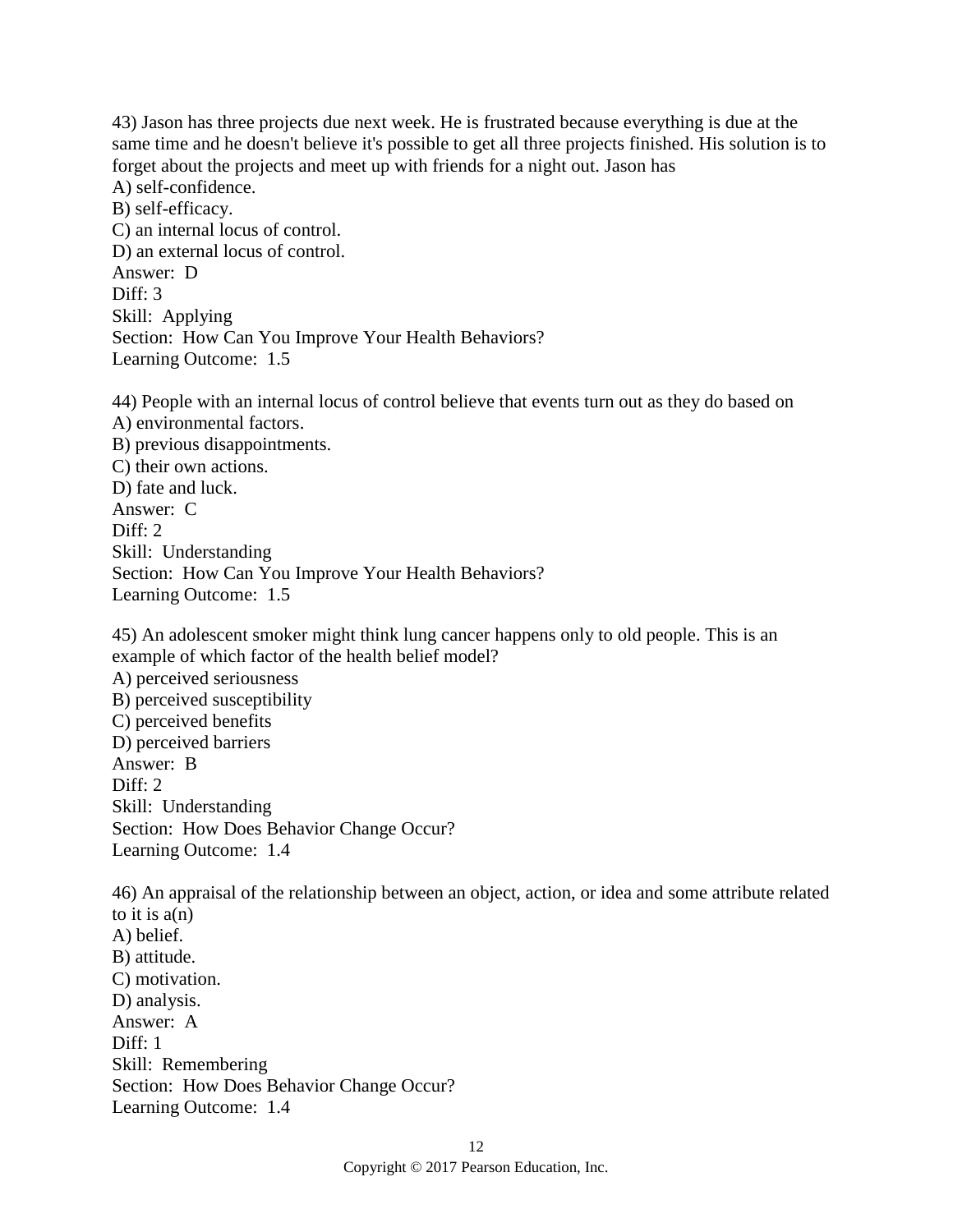47) Manuela joined a group exercise class. Her instructor, who was formerly inactive and overweight, participates with the class and also shares personal fitness strategies. In class, Manuela tries to emulate her instructor's moves, and she has also become more physically active as part of her daily routine. Which technique is Manuela using to reach her goal of becoming more fit?

A) shaping B) modeling C) visualization D) reinforcement Answer: B Diff: 3 Skill: Applying Section: How Can You Improve Your Health Behaviors? Learning Outcome: 1.5

48) Brenda is going on a ski trip over spring break and has 12 weeks to get in shape. She purchased an elliptical trainer and started working out on it for 10 minutes each day. Each week, she will increase her workout by 10 minutes until she can exercise for one hour. If she finds that is too rigorous, she will only add 5 minutes to her workout each week. Which of the following behavior-change techniques is Brenda using to get in shape for her trip?

A) shaping B) visualization C) modeling D) self-talk Answer: A Diff: 3 Skill: Applying Section: How Can You Improve Your Health Behaviors? Learning Outcome: 1.5

49) When applying the strategy of shaping to behavior change, one should A) set very demanding goals for oneself. B) only reward oneself when reaching the main goal. C) use small achievable steps to reach goals. D) expect this strategy to provide immediate success. Answer: C Diff: 2 Skill: Understanding Section: How Can You Improve Your Health Behaviors? Learning Outcome: 1.5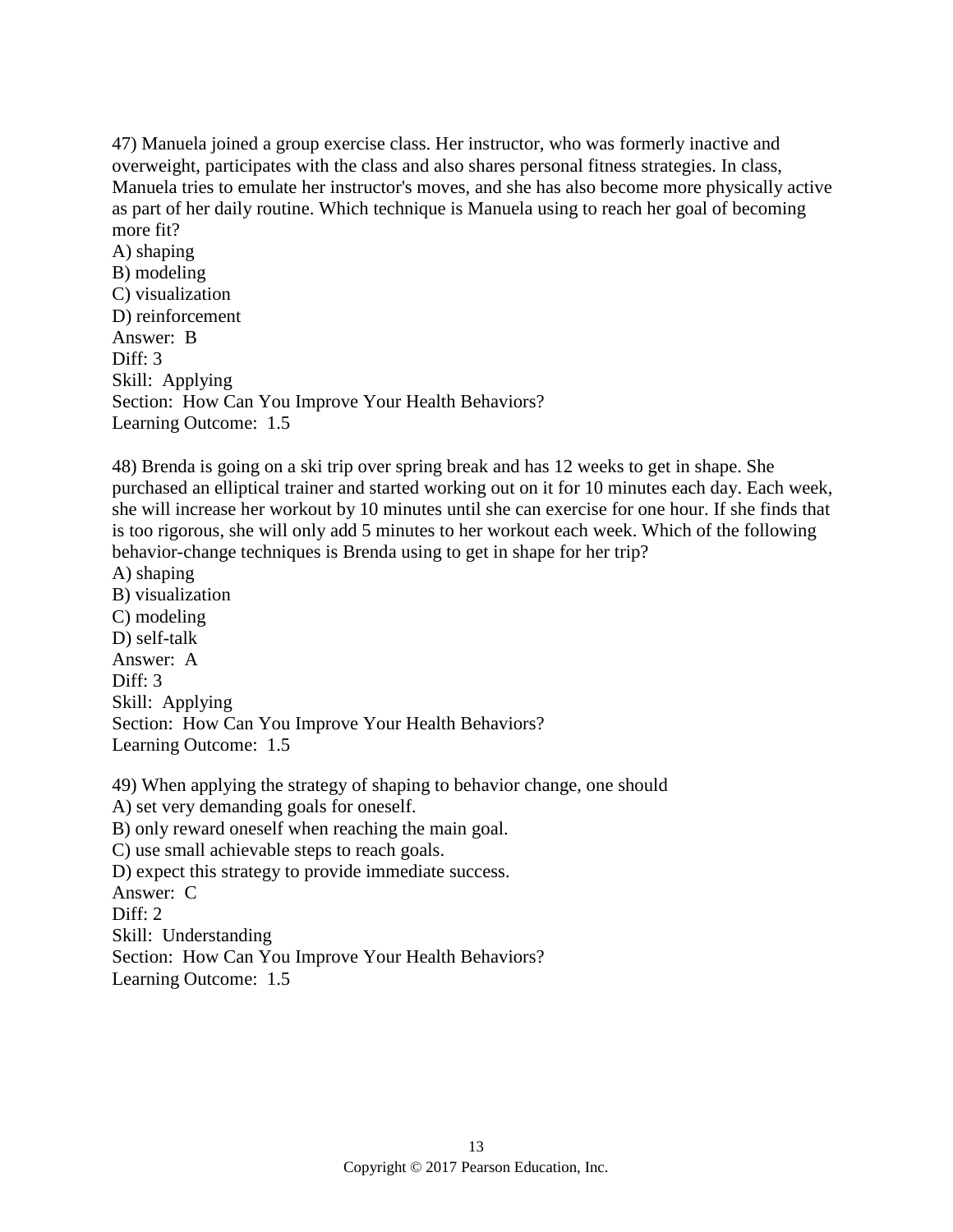50) Which strategy is used by many athletes to visualize the attainment of goals? A) coaching B) imagined rehearsal C) athletic imagery D) vicarious performance Answer: B Diff: 2 Skill: Understanding Section: How Can You Improve Your Health Behaviors? Learning Outcome: 1.5 51) Observing a friend's successful attempt to quit smoking and trying some of the same tactics to quit yourself is an example of A) conforming. B) shaping. C) envy. D) modeling. Answer: D Diff: 3 Skill: Applying Section: How Can You Improve Your Health Behaviors? Learning Outcome: 1.5

52) Changing your seat in class to one closer to the front to help change your habit of napping during the lecture is an example of A) an activity reinforcer. B) situational inducement. C) negative reinforcement. D) social reinforcement. Answer: B Diff: 3 Skill: Applying Section: How Can You Improve Your Health Behaviors? Learning Outcome: 1.5 53) Going out for dinner at your favorite restaurant as a reward for finishing a big project is an example of  $a(n)$ A) activity reinforcer. B) manipulative reinforcer. C) consumable reinforcer.

D) social reinforcer. Answer: C Diff: 2 Skill: Understanding Section: How Can You Improve Your Health Behaviors? Learning Outcome: 1.5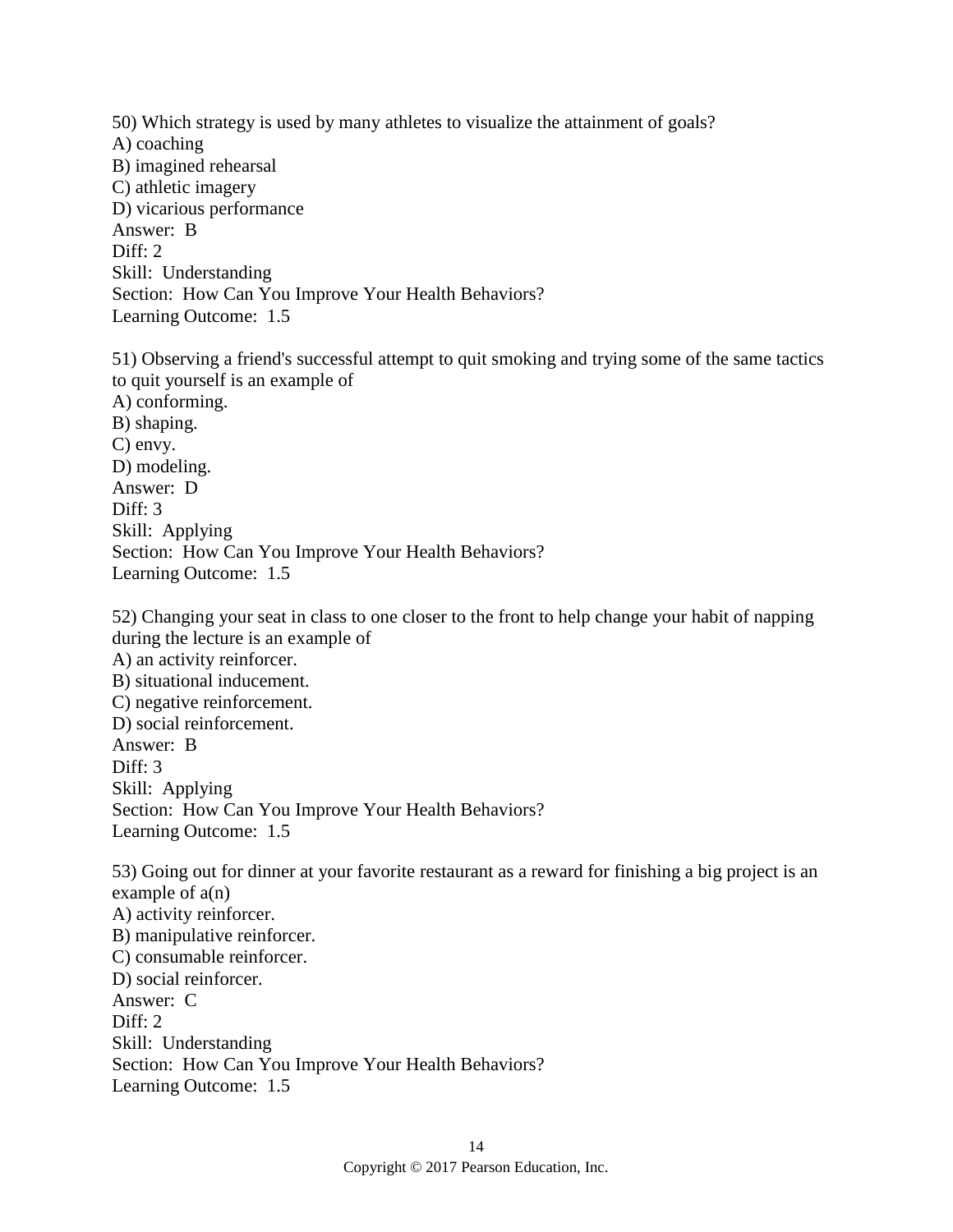54) Mrs. J. is trying to get her third-grade students to remember to have their homework signed by a parent before bringing it to class. Students who remember every day for a month receive a gift card from a local bookstore. This is an example of  $a(n)$ A) consumable reinforcer. B) activity reinforcer. C) manipulative reinforcer. D) possessional reinforcer. Answer: D Diff: 2 Skill: Understanding Section: How Can You Improve Your Health Behaviors? Learning Outcome: 1.5

55) Lower health insurance rates for nonsmokers is an example of  $a(n)$ A) possessional reinforcer. B) manipulative reinforcer. C) social reinforcer. D) activity reinforcer. Answer: B Diff: 2 Skill: Understanding Section: How Can You Improve Your Health Behaviors? Learning Outcome: 1.5

56) Mrs. H. wants her fifth-grade students to read more. She has a reading graph displayed in the classroom with a blank bar for each student. When a student reads for at least 3 hours in one week, he or she gets to color in one box on their bar. The students enjoy competing for the lead position and being praised by Mrs. H. for their improvements. This is an example of a(n) A) activity reinforcer. B) manipulative reinforcer. C) possessional reinforcer.

D) social reinforcer. Answer: D Diff: 2 Skill: Understanding Section: How Can You Improve Your Health Behaviors? Learning Outcome: 1.5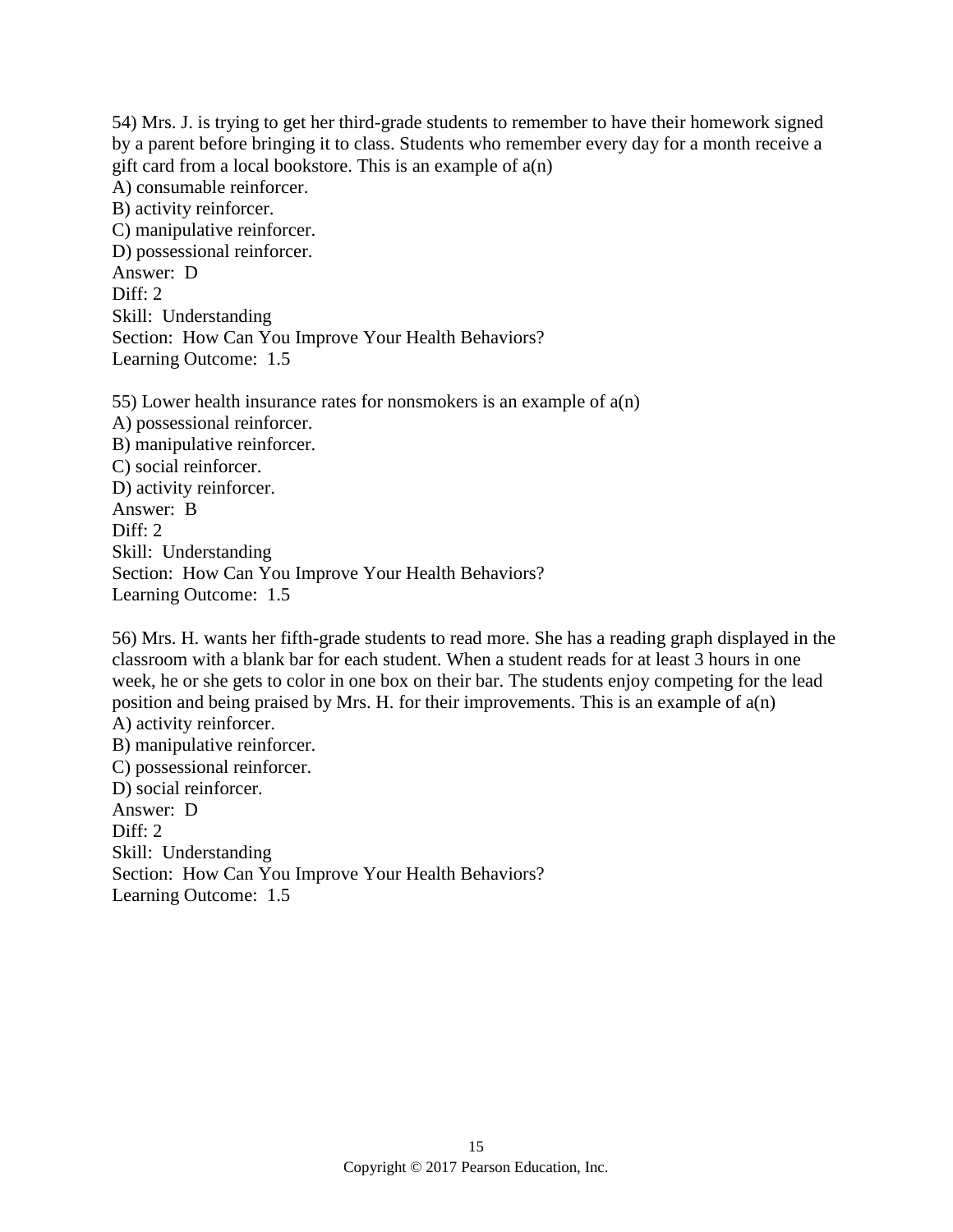57) The thought, "I don't have enough time!" is an example of A) shaping. B) self-talk. C) punishment. D) enabling. Answer: B Diff: 2 Skill: Understanding Section: How Can You Improve Your Health Behaviors? Learning Outcome: 1.5

58) Not allowing yourself to think about stage fright and focusing only on the content of your speech when preparing for a presentation is an example of A) positive reinforcement. B) blocking and stopping. C) self-talk. D) self-rewarding. Answer: B Diff: 2 Skill: Understanding Section: How Can You Improve Your Health Behaviors? Learning Outcome: 1.5

59) A sedentary lifestyle, overuse of caffeine, and risky sexual practices are examples of A) voluntary determinants of health. B) modifiable determinants of health. C) involuntary determinants of health. D) nonmodifiable determinants of health. Answer: B Diff: 2 Skill: Understanding Section: What Influences Your Health? Learning Outcome: 1.3

60) The change model based on three factors (social environment, thoughts and feelings, and behaviors) in interaction with each other is known as the A) behavior modification model. B) transtheoretical model. C) health belief model. D) social cognitive model. Answer: D Diff: 2 Skill: Understanding Section: How Does Behavior Change Occur? Learning Outcome: 1.4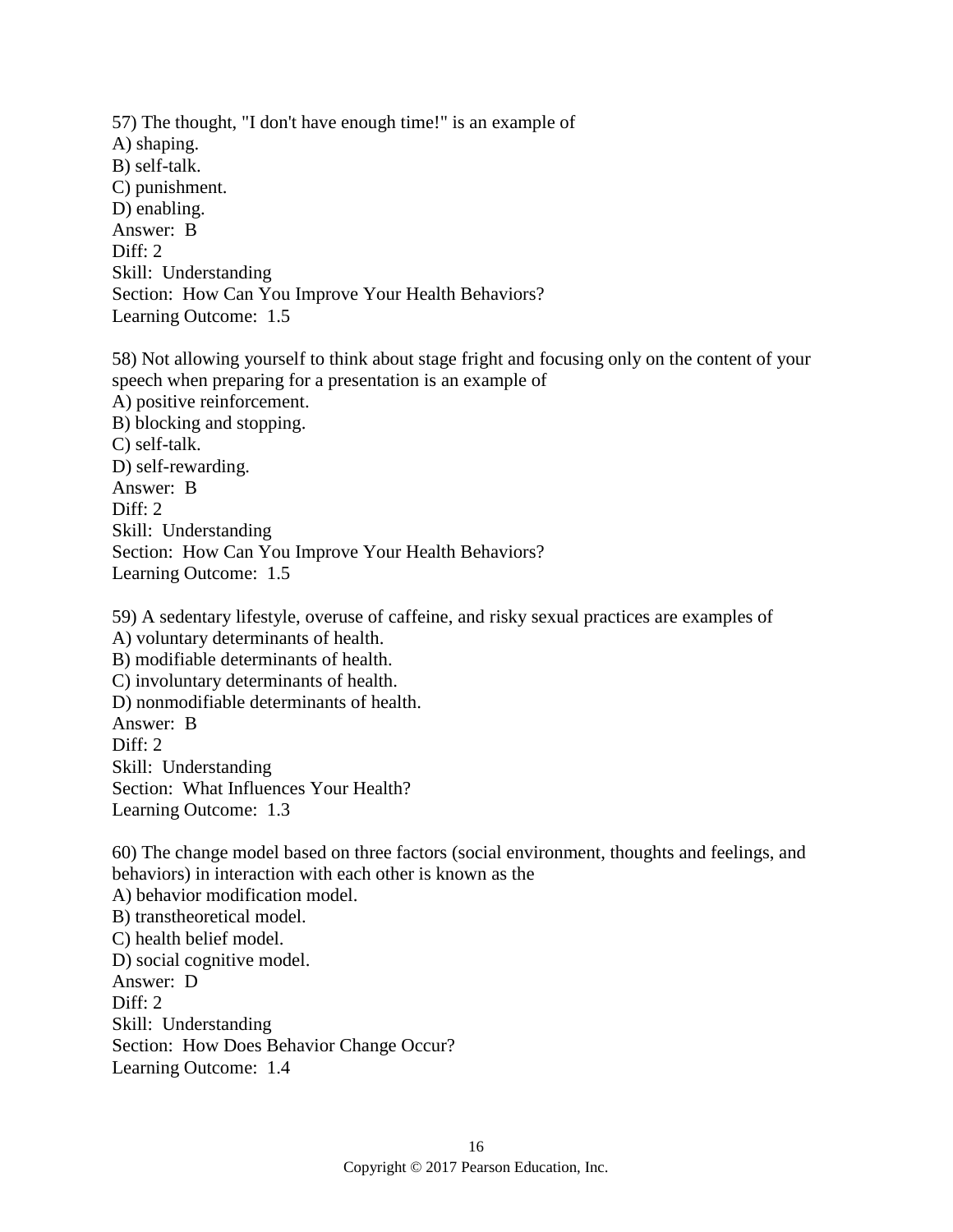61) Once you have identified a target behavior that needs to change, your next step is to A) learn more about the behavior, its effects, and possible obstacles. B) commit to changing all negative behaviors at the same time. C) see a counselor to help you work out a plan. D) consider the possible negative outcomes before proceeding. Answer: A Diff: 2 Skill: Understanding Section: How Can You Improve Your Health Behaviors? Learning Outcome: 1.5

62) Which of the following is an essential prerequisite for changing a behavior? A) deciding on several rewards for making the change B) wanting to change C) asking friends for advice D) changing environmental obstacles Answer: B Diff: 1 Skill: Remembering Section: How Can You Improve Your Health Behaviors? Learning Outcome: 1.5

63) Based on a recent cholesterol screening, Marlon decided that he has to stop eating so much fast food and get more exercise. Between work and school, his free time is limited, but he is determined to lower his cholesterol level and improve his overall health. The best way for Marlon to stay motivated to improve his diet and work out regularly is to

A) make weekly resolutions for how many times to work out and chastise himself if he hasn't accomplished his planned goal.

B) depend on his friends to keep him away from his favorite fast-food restaurants.

C) set reasonable short- and long-term goals and reward himself for meeting them.

D) set an ambitious goal and chart daily and weekly progress using online tools.

Answer: C

Diff: 3 Skill: Applying Section: How Can You Improve Your Health Behaviors? Learning Outcome: 1.5

64) A trait over which a person has no control, such as height and bone structure, is  $a(n)$ A) modifiable determinant. B) nonmodifiable determinant. C) genetic defect. D) environmental influence. Answer: B Diff: 1 Skill: Remembering Section: What Influences Your Health?

Learning Outcome: 1.3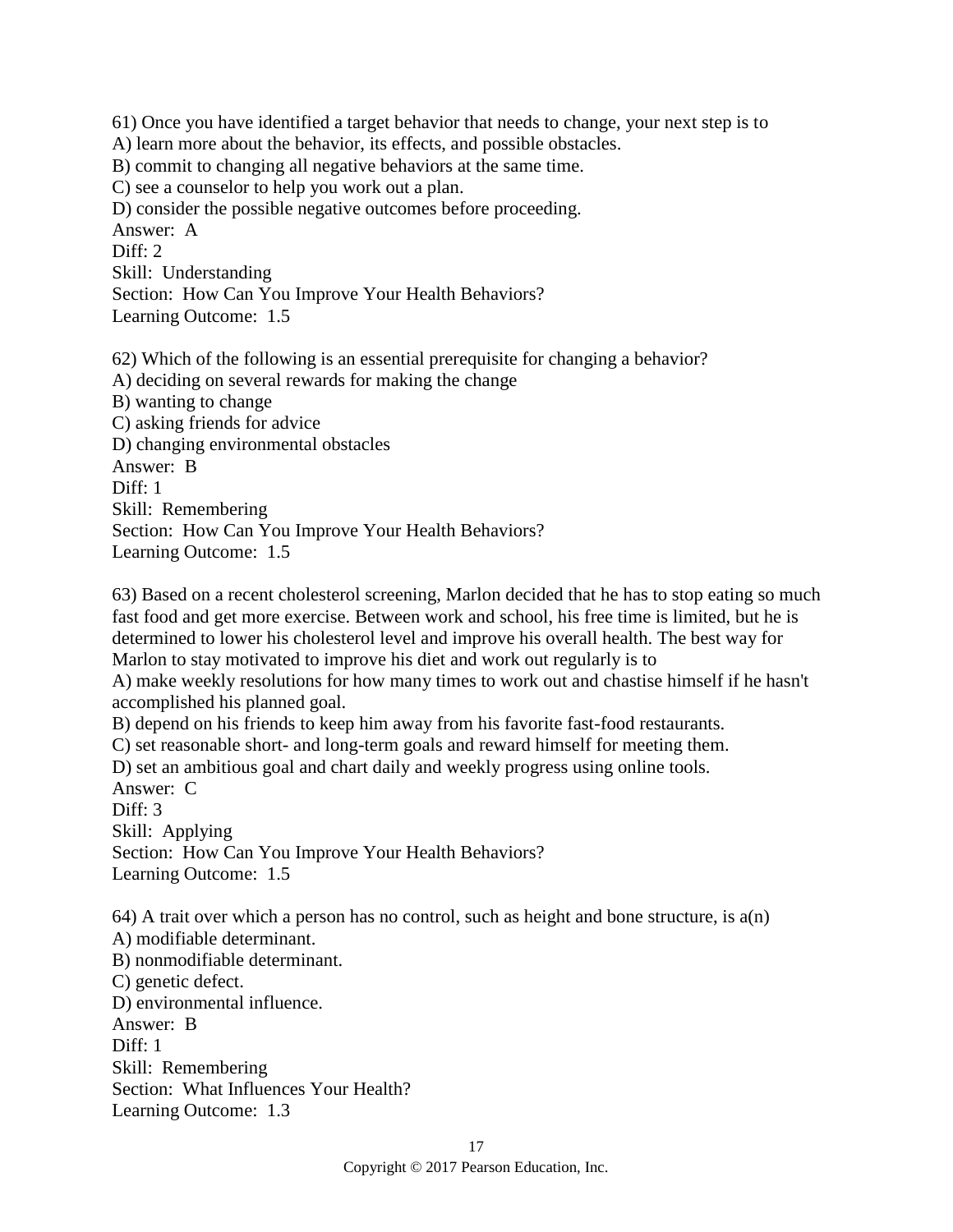65) A trait or behavior that a person can actively control, such as eating habits, is a(n) A) modifiable determinant. B) nonmodifiable determinant. C) genetic defect. D) environmental influence. Answer: A Diff: 1 Skill: Remembering Section: What Influences Your Health?

66) Which behavior change model involves six distinct stages and is also known as the stages of change model? A) health belief model B) transtheoretical model C) social cognitive model D) shaping model Answer: B Diff: 1 Skill: Remembering Section: How Does Behavior Change Occur? Learning Outcome: 1.4

67) Educational, organizational, procedural, and environmental support aimed at helping a given population change health-related behaviors is A) risk behavior. B) health promotion. C) health disparities. D) medical treatment. Answer: B Diff: 1 Skill: Remembering Section: What Is Health? Learning Outcome: 1.2 68) Having unprotected sex is considered a A) risk behavior. B) health promotion. C) health disparities.

D) medical treatment. Answer: A Diff: 3 Skill: Applying Section: What Is Health? Learning Outcome: 1.2

Learning Outcome: 1.3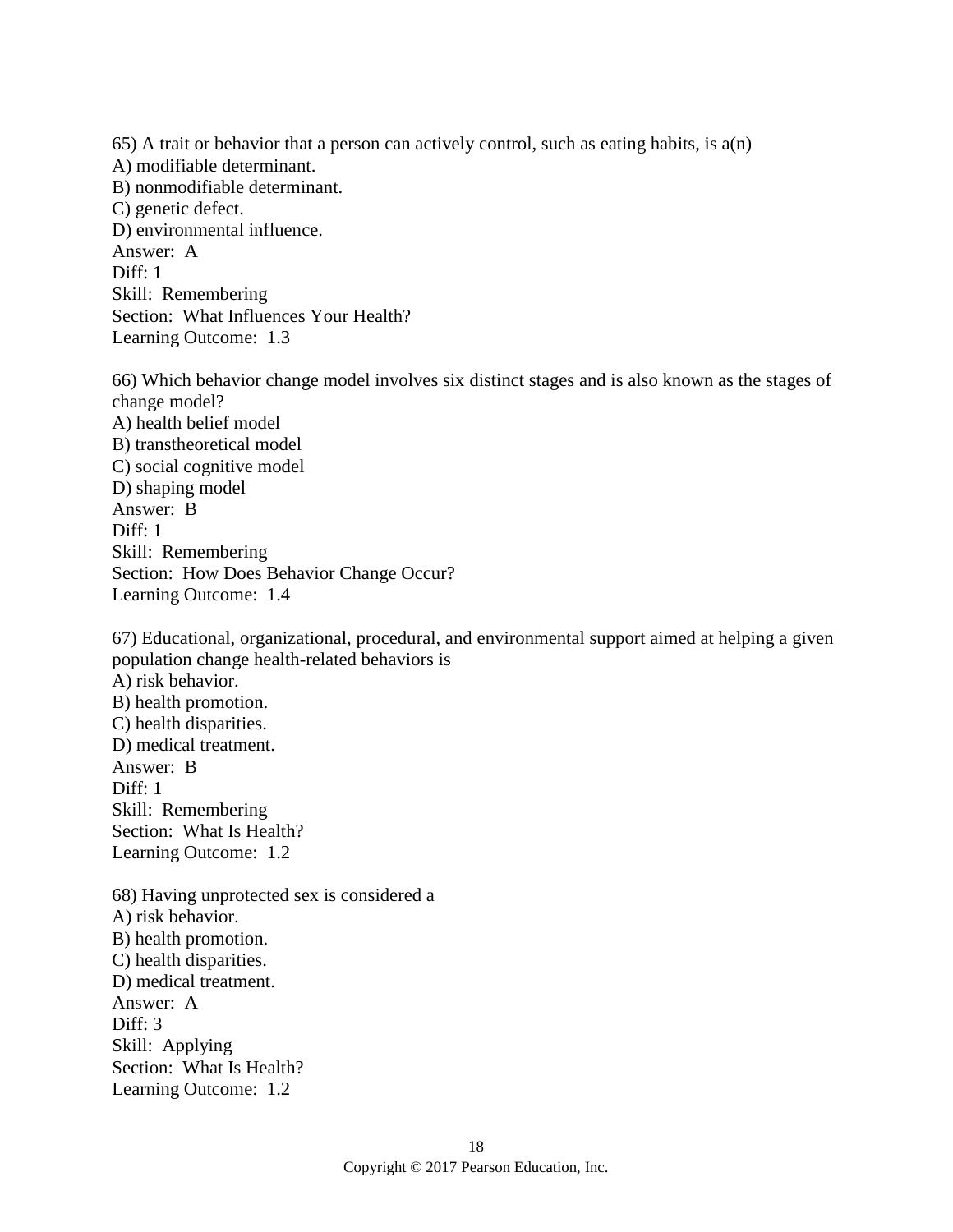69) Differences in health conditions among specific populations are A) risk behaviors. B) health promotions. C) health disparities. D) medical treatments. Answer: C Diff: 1 Skill: Remembering Section: What Influences Your Health? Learning Outcome: 1.3 70) A person whose parents smoke is more likely to smoke based on this being a(n) A) enabling factor. B) contributing factor. C) reinforcing factor. D) predisposing factor. Answer: D Diff: 1 Skill: Remembering Section: How Can You Improve Your Health Behaviors? Learning Outcome: 1.5 71) Support from others to change a behavior is an example of a(n) A) enabling factor. B) contributing factor. C) reinforcing factor. D) predisposing factor. Answer: C Diff: 2 Skill: Understanding Section: How Can You Improve Your Health Behaviors? Learning Outcome: 1.5 72) Which change model was created to illustrate how firmly held ideas affect behavior change? A) health belief model B) transtheoretical model C) social cognitive model D) shaping model Answer: A Diff: 2 Skill: Understanding Section: How Does Behavior Change Occur? Learning Outcome: 1.4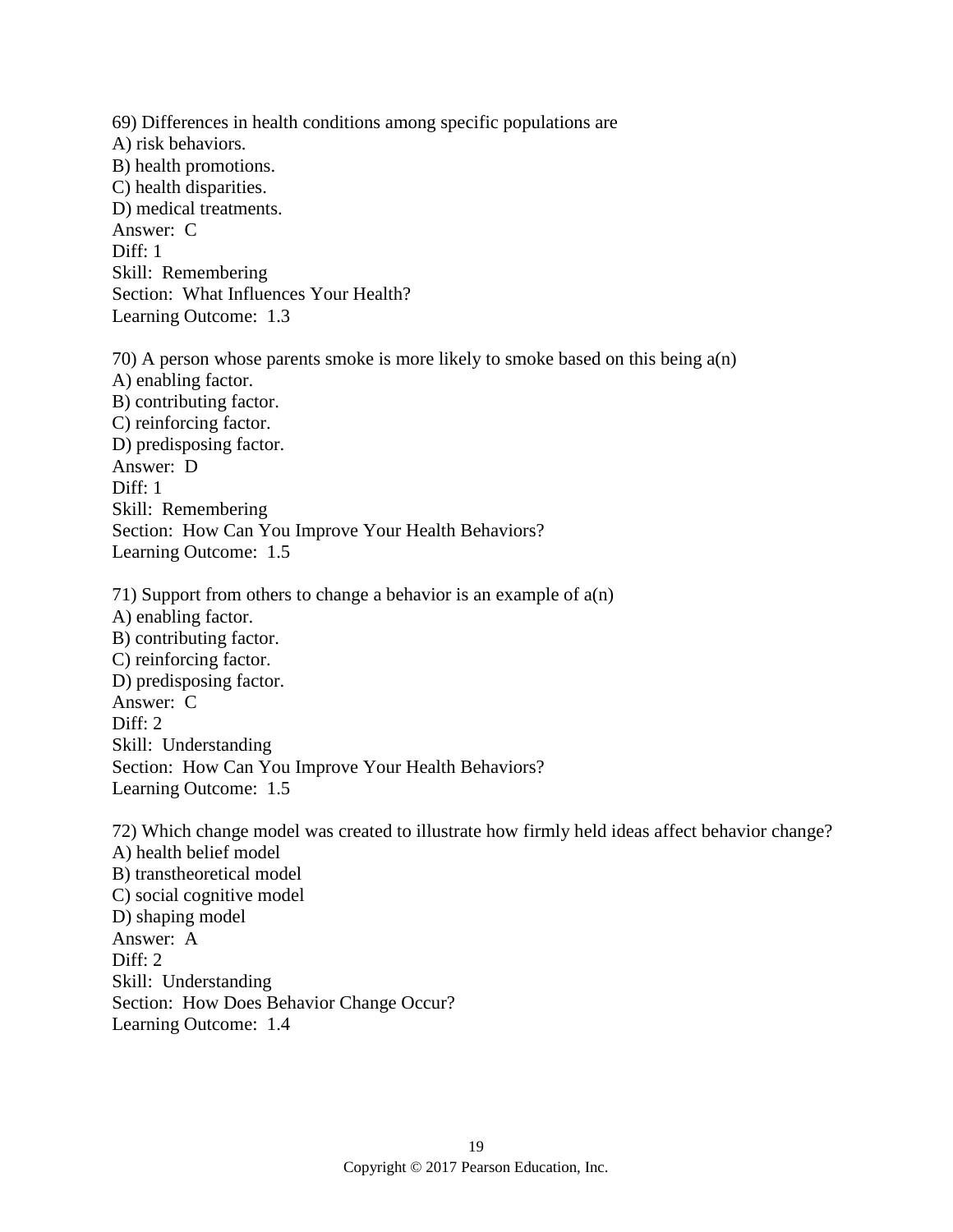73) The achievement of the highest level of health possible in each of several dimensions is A) recovery. B) wellness. C) fitness. D) motivation. Answer: B Diff: 1 Skill: Remembering Section: What Is Health?

Learning Outcome: 1.2

74) The ever-changing process of achieving individual potential in the physical, social, emotional, intellectual, spiritual, and environmental dimensions is the definition of A) health. B) satisfaction. C) fitness. D) recovery. Answer: A Diff: 1 Skill: Remembering Section: What Is Health? Learning Outcome: 1.2

75) Actions that increase one's susceptibility to negative health outcomes are which type of behaviors? A) reinforcing B) predetermined C) risk D) influential Answer: C Diff: 2 Skill: Understanding Section: What Is Health? Learning Outcome: 1.2

76) The stage of change a smoker is in when he or she has no intention of quitting is A) preparation. B) contemplation. C) precontemplation. D) maintenance. Answer: C Diff: 1 Skill: Remembering Section: How Does Behavior Change Occur? Learning Outcome: 1.4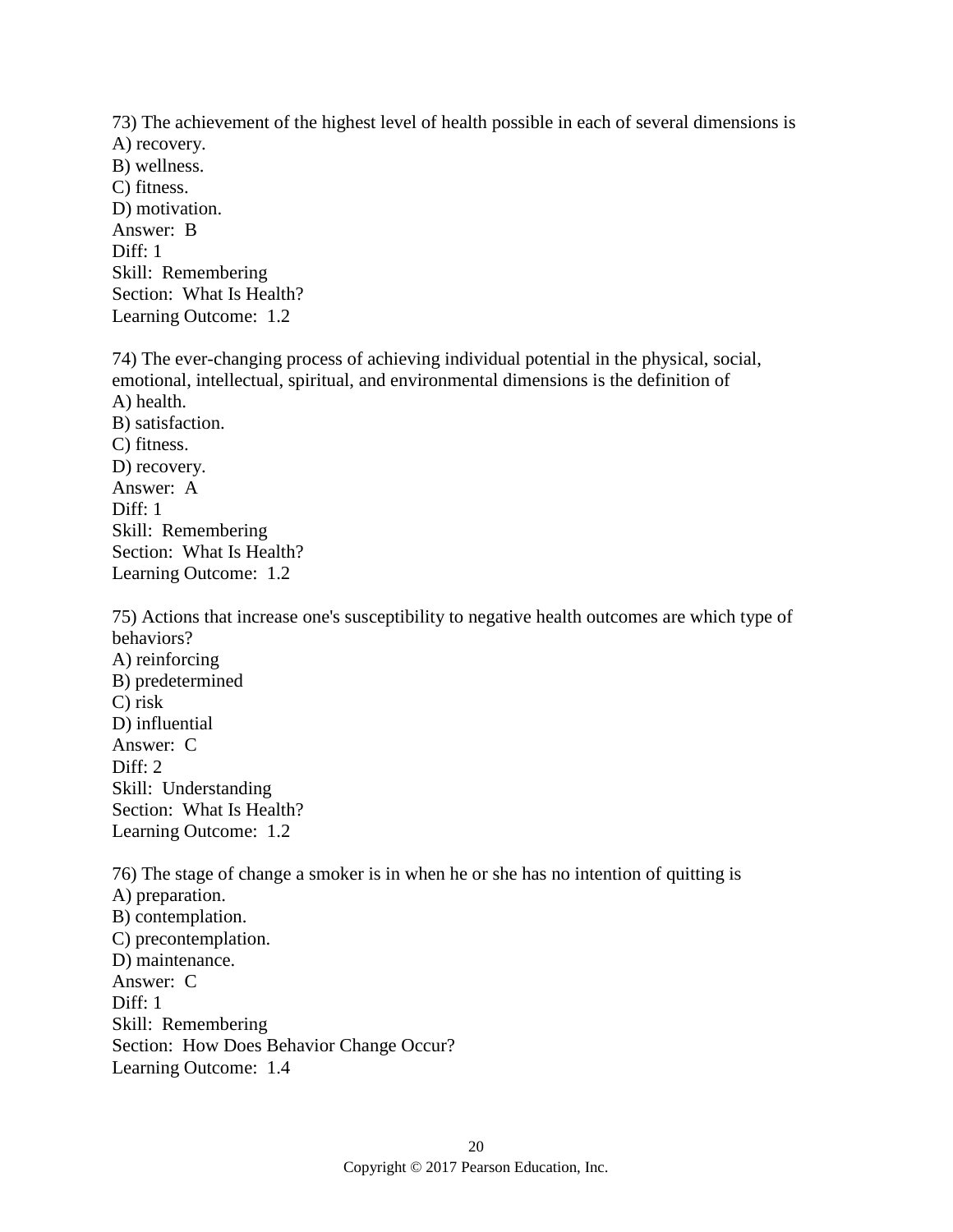77) The process of taking small individual steps toward a behavior change goal is A) action. B) journaling. C) preparation. D) shaping. Answer: D Diff: 2 Skill: Understanding Section: How Can You Improve Your Health Behaviors? Learning Outcome: 1.5

78) Setting up a small reward to encourage yourself to complete each week's exercise goal is an example of A) positive reinforcement. B) negative reinforcement. C) shaping. D) encouragement. Answer: A Diff: 3 Skill: Applying Section: How Can You Improve Your Health Behaviors? Learning Outcome: 1.5

79) The absence of disease or illness is the optimal description of health. Answer: FALSE Diff: 2 Skill: Understanding Section: What Is Health? Learning Outcome: 1.2

80) Emotional health is the same as intellectual health. Answer: FALSE Diff: 2 Skill: Understanding Section: What Is Health? Learning Outcome: 1.2

81) Health-related quality of life describes the impact of an individual's health on his or her daily functioning. Answer: TRUE Diff: 2 Skill: Understanding Section: Why Health, Why Now? Learning Outcome: 1.1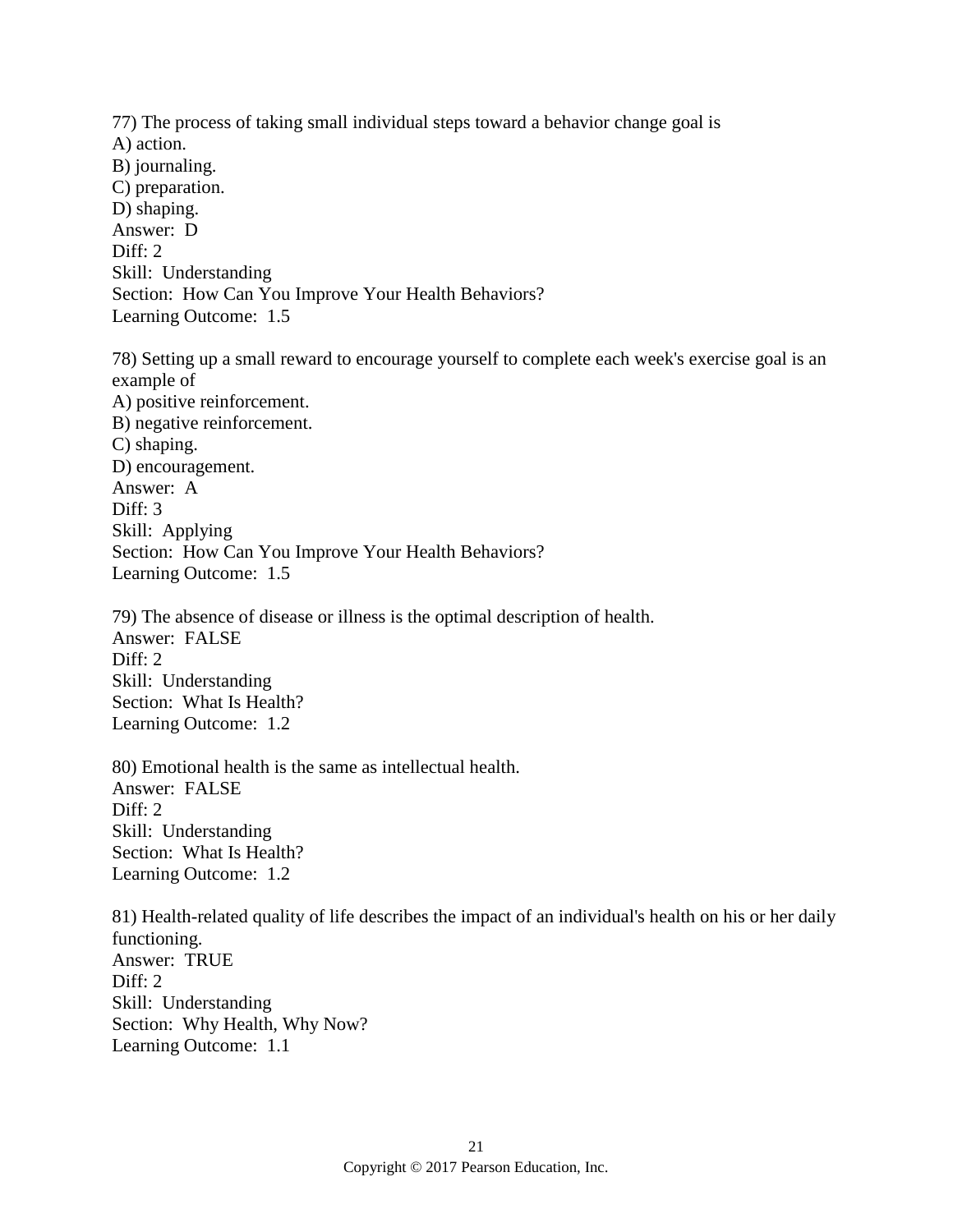82) Being able to perform activities of daily living is an aspect of physical health. Answer: TRUE Diff: 2 Skill: Understanding Section: What Is Health? Learning Outcome: 1.2

83) The development of self-esteem is an important part of intellectual health. Answer: FALSE Diff: 2 Skill: Understanding Section: What Is Health? Learning Outcome: 1.2

84) Spiritual health can only be achieved through an organized religion. Answer: FALSE Diff: 2 Skill: Understanding Section: What Is Health? Learning Outcome: 1.2

85) A disabled person can never achieve the highest level of wellness. Answer: FALSE Diff: 2 Skill: Understanding Section: What Is Health? Learning Outcome: 1.2

86) One of the goals of the *Healthy People 2020* public health initiative is to create social and physical environments that promote health. Answer: TRUE  $Diff: 1$ Skill: Remembering Section: What Influences Your Health? Learning Outcome: 1.3

87) Healthy life expectancy is another term for life span. Answer: FALSE Diff: 2 Skill: Understanding Section: Why Health, Why Now? Learning Outcome: 1.1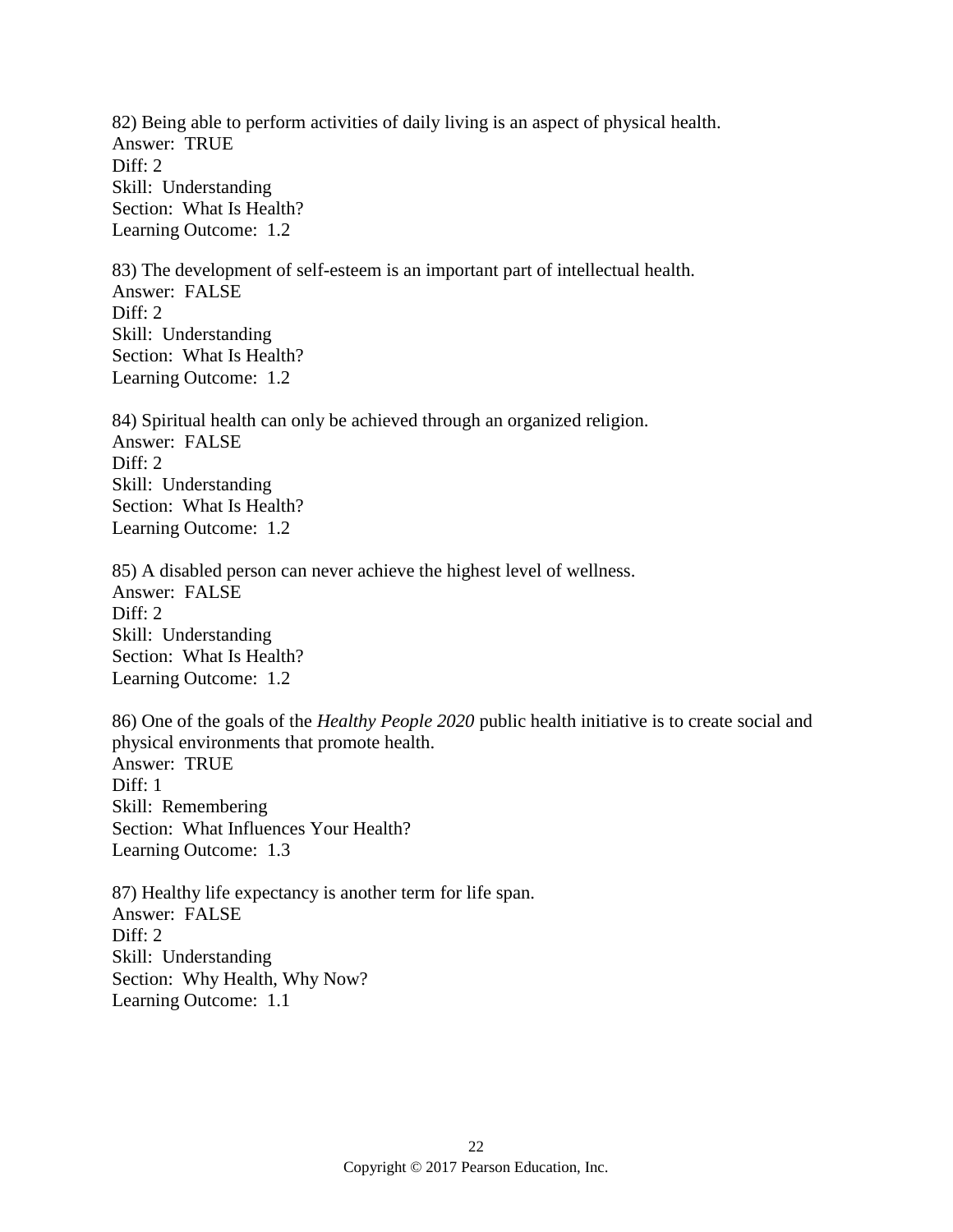88) The wellness continuum ranges from a low point of beginning to experience some type of symptom to a high point of optimal health and well-being. Answer: FALSE Diff: 2 Skill: Understanding Section: What Is Health? Learning Outcome: 1.2

89) Social factors, biology and genetics, individual behavior, health services, and policymaking all combine to determine a person's health status. Answer: TRUE Diff: 2 Skill: Understanding Section: What Influences Your Health? Learning Outcome: 1.3

90) Excessive drug and alcohol consumption and poor sleep habits are the primary modifiable determinants related to chronic diseases. Answer: FALSE Diff: 2 Skill: Understanding Section: What Influences Your Health? Learning Outcome: 1.3

91) For a low-income individual without dental insurance, cost can be a perceived barrier to obtaining necessary dental care. Answer: TRUE Diff: 3 Skill: Applying Section: How Does Behavior Change Occur? Learning Outcome: 1.4

92) A risk behavior is some type of action that increases the chances of a negative health outcome. Answer: TRUE Diff: 1 Skill: Remembering Section: What Is Health? Learning Outcome: 1.2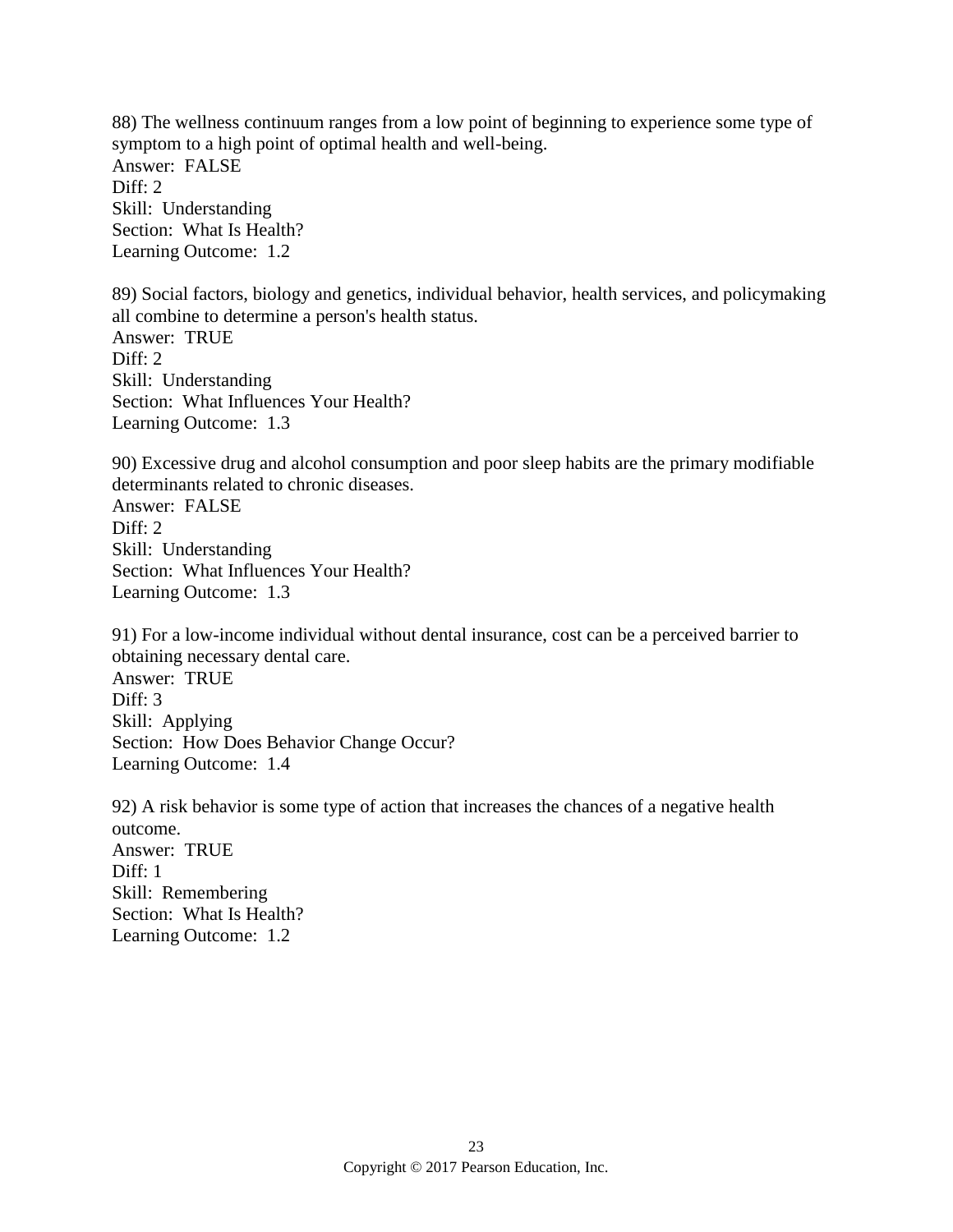93) Think of a health-related behavior you would like to change. List at least three resources that you will use to help you make a plan for change and explain why you selected these resources. Answer: Resources may be selected from those listed in the Tech & Health section on page 15, those listed at the end of the chapter, or others that students locate on their own. Responses will vary and should include a well-thought-out explanation of why the resources were selected and how they will be used in planning and carrying out a behavior change. Diff: 4

Skill: Analyzing Section: How Can You Improve Your Health Behaviors? Learning Outcome: 1.5

94) Define health-related quality of life.

Answer: It is the assessment of impact of health status—including elements of physical, mental, emotional, and social function—on overall quality of life. Diff: 2

Skill: Understanding Section: Why Health, Why Now? Learning Outcome: 1.1

95) List the six dimensions of health and provide a brief description for each. Briefly describe a plan for improving one dimension of health in your own life. Answer:

- Physical: body size and composition, fitness, and susceptibility to disease
- Social: ability to maintain satisfying relationships with others
- Intellectual: clear thinking, objective reasoning, and responsible decision making
- Emotional: ability to both express and control emotions appropriately
- Spiritual: having a sense of meaning or purpose
- Environmental: understanding the effects of, protecting yourself from, and improving the conditions in your environment

Diff: 3 Skill: Applying Section: What Is Health? Learning Outcome: 1.2

96) Discuss the overall objectives of health promotion.

Answer: The primary objective is to reduce negative health behaviors and promote positive change through motivation, education, and support. Diff: 3 Skill: Applying Section: What Is Health? Learning Outcome: 1.2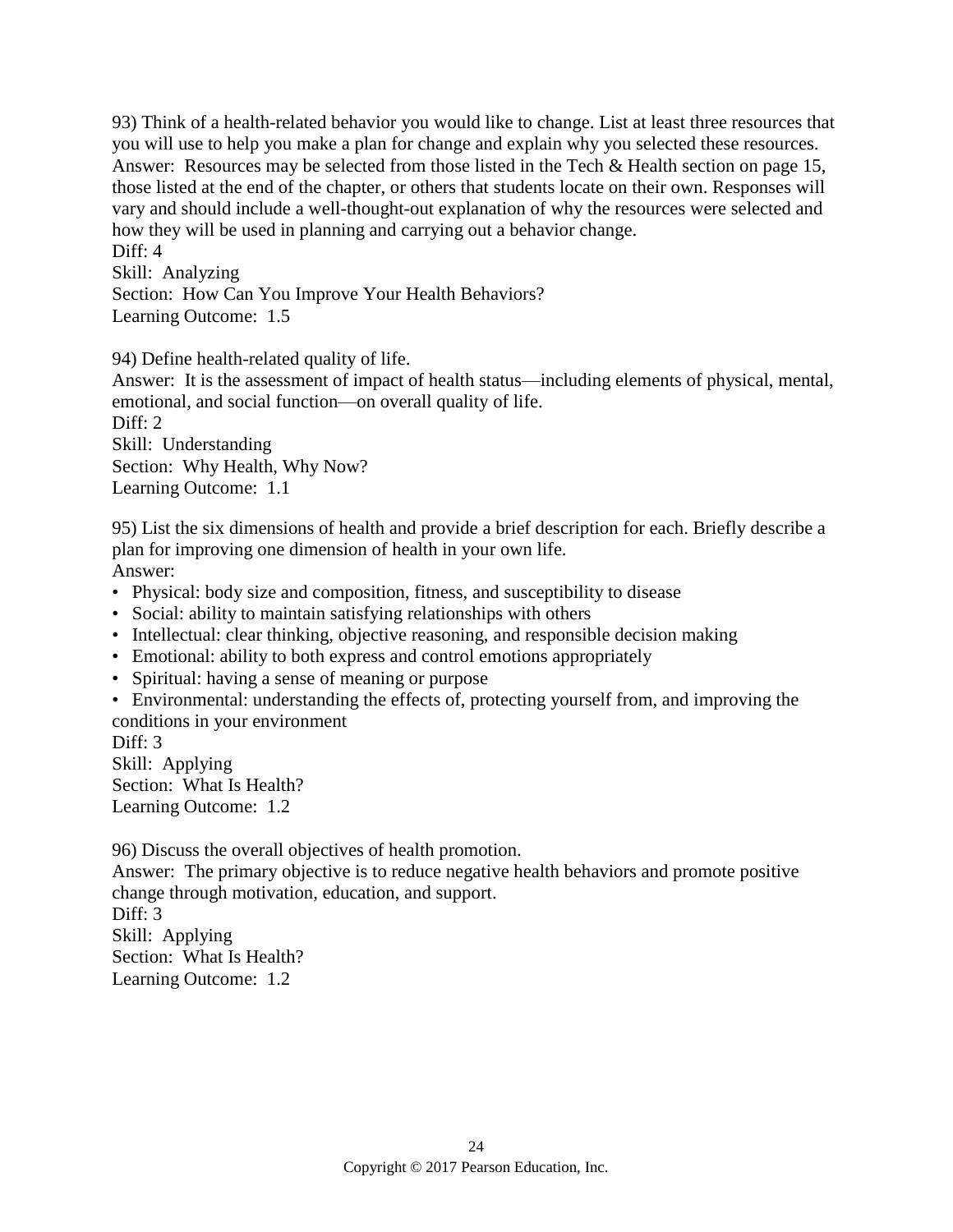97) Compare *life expectancy* and *healthy life expectancy*.

Answer: *Life expectancy* refers to the number of years a person at a given age can expect to remain alive. *Healthy life expectancy* refers to the number of years a person at a given age can expect to live in full health, without chronic diseases or disabilities. Diff: 4

Skill: Analyzing Section: Why Health, Why Now? Learning Outcome: 1.1

98) How can an individual develop a greater internal locus of control?

Answer: First, a person must acknowledge feelings of disempowerment, a tendency to blame problems on external factors, and a willingness to give up in the face of difficult circumstances. Following the behavior-change steps described in this chapter, from setting SMART goals to countering to changing self-talk, can help the person begin to develop an internal locus of control.

Diff: 3 Skill: Applying Section: How Can You Improve Your Health Behaviors? Learning Outcome: 1.5

99) Describe how the practices of shaping, visualization, and modeling might be used to change physical activity habits.

Answer:

• Shaping: making gradual steps toward the behavior, such as setting small physical activity goals for each day or week and increasing them at defined intervals

• Modeling: watching other people's behaviors and learning from them, such as going to a dance class with a friend who has been dancing for years and observing how she moves

• Visualizing: imagine the setting and visualize the planned action, such as visualizing what going to the gym would look and feel like or imagining oneself on the tennis court Diff: 3

Skill: Applying Section: How Can You Improve Your Health Behaviors? Learning Outcome: 1.5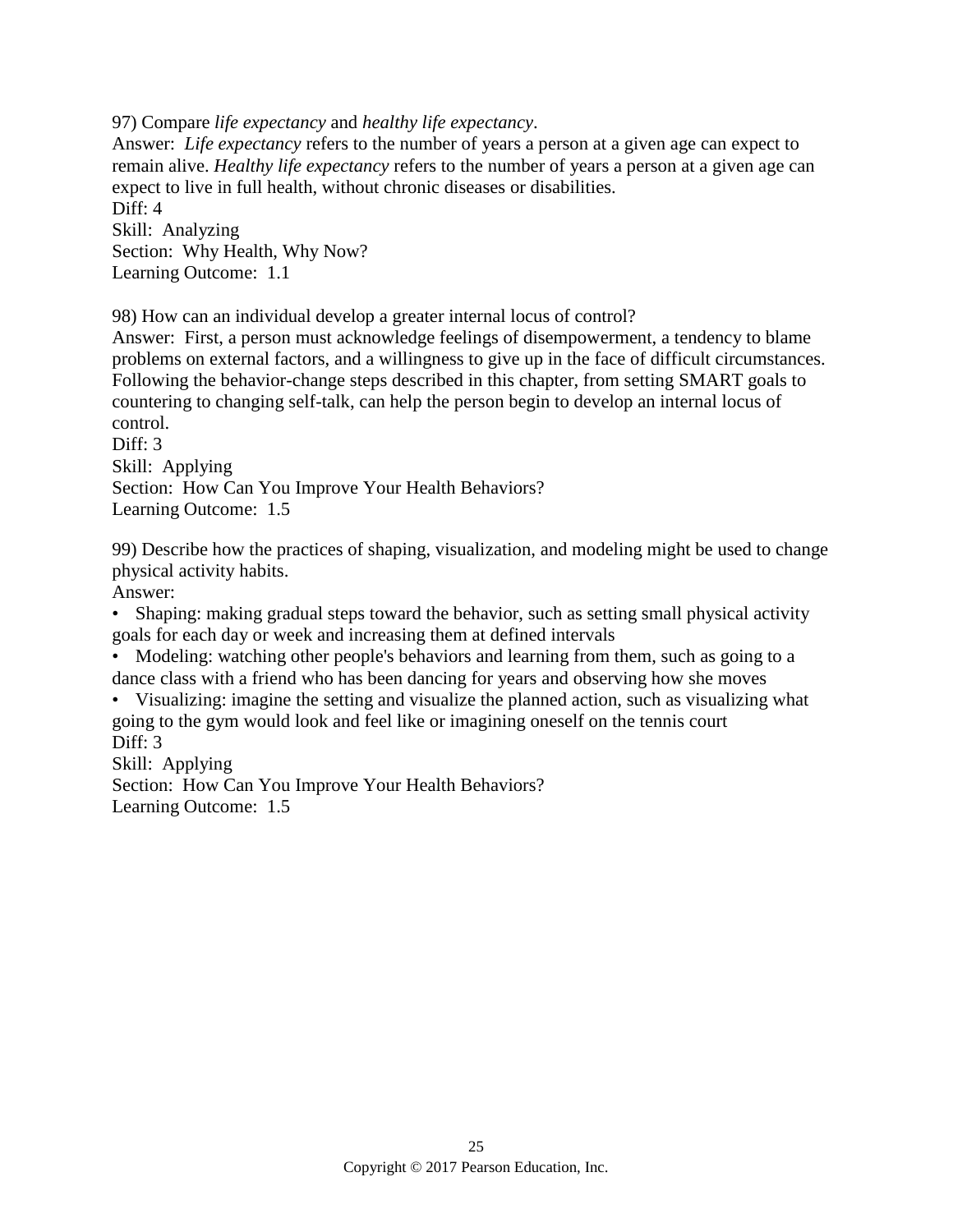100) Jean drinks at least eight cans of soda each day. She knows that she should drink water, but the soda is much more satisfying because she loves its sweet taste. She has decided that she is going to stop drinking so much soda Sunday through Friday; she will reward herself by drinking soda on Saturday, and not making herself drink any water that day. She is confident that by the end of eight weeks, she will successfully overcome her soda habit and learn to like drinking water. Do you think Jean will successfully reach her goal by following her plan? Critique her plan and propose an alternate series of steps for her to follow to achieve her goal. Answer: Jean is unlikely to reach her goal. Her goal is not specific enough and is probably unrealistic. Also, she is trying to change two behaviors at once: reducing her soda intake and increasing her water intake. She should focus on changing one behavior at a time: either cut back to a specific number of cans of soda per day or drink a specific amount of water per day. Her reward needs to be more meaningful and less like the behavior she is actually trying to change. Diff: 4

Skill: Analyzing

Section: How Can You Improve Your Health Behaviors? Learning Outcome: 1.5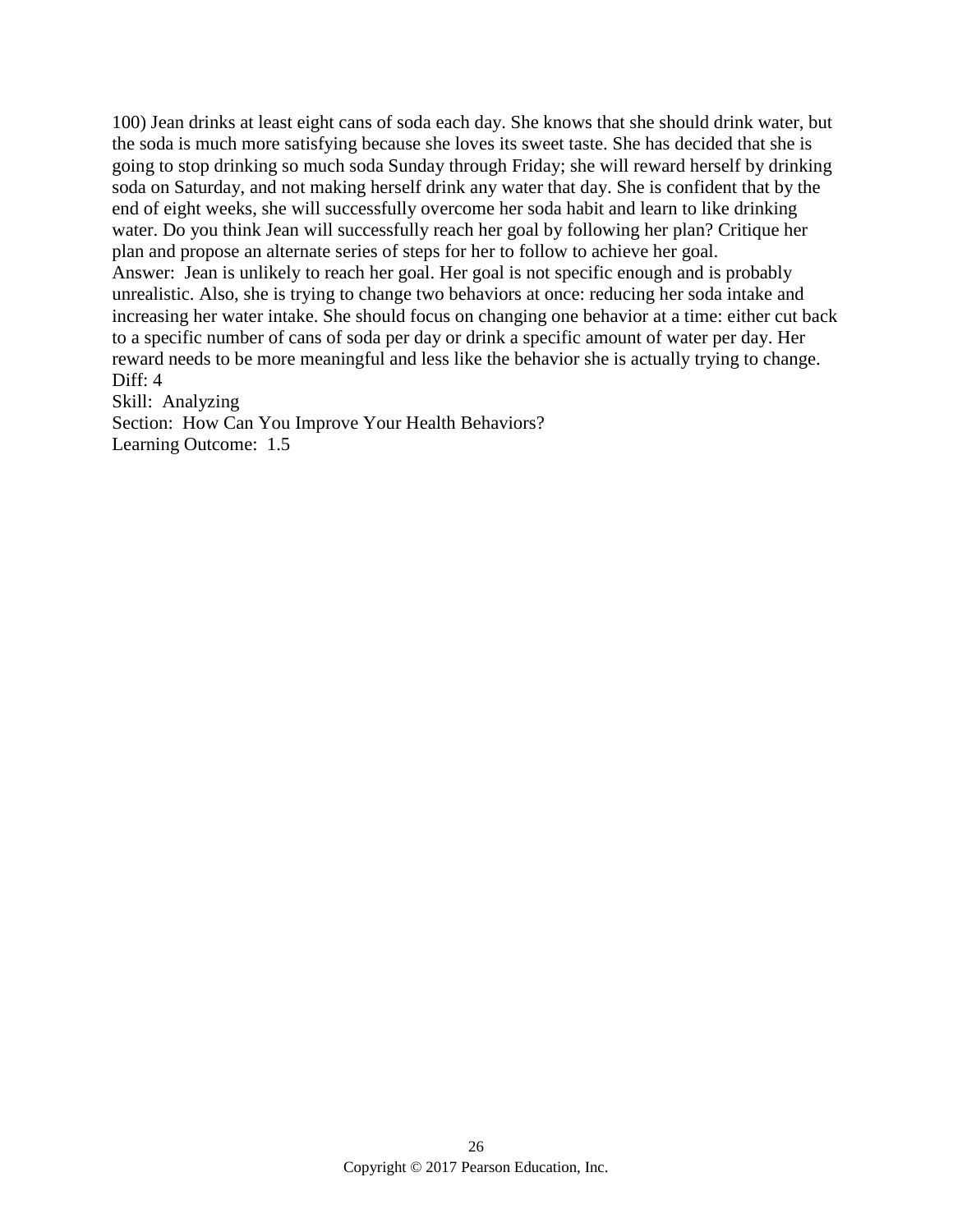## *Health: The Basics, 12e* **(Donatelle) Chapter 1a Focus On: Improving Your Financial Health**

1) Lower socioeconomic status is associated with A) lower rates of smoking. B) lower rates of asthma. C) higher rates of smoking. D) higher-than-average longevity. Answer: C Diff: 2 Skill: Understanding Section: The Link Between Health and Wealth Learning Outcome: 1a.1

2) Relative deprivation is

A) the inability of lower-income groups to sustain the same lifestyle as higher-income groups in the same community.

B) discrimination against lower-income people by higher-income people within the same community.

C) the cluster of physical and emotional manifestations—such as higher rates of type 2 diabetes and alcohol abuse—seen in lower-income groups in a community.

D) a sense of low self-esteem experienced by people living in poverty.

Answer: A Diff: 1

Skill: Remembering

Section: The Link Between Health and Wealth Learning Outcome: 1a.1

3) Which of the following countries BEST demonstrates the link between high GDP per capita and long life expectancy?

A) Brazil B) Japan C) Russia D) Mexico Answer: B Diff: 4 Skill: Analyzing Section: The Link Between Health and Wealth Learning Outcome: 1a.1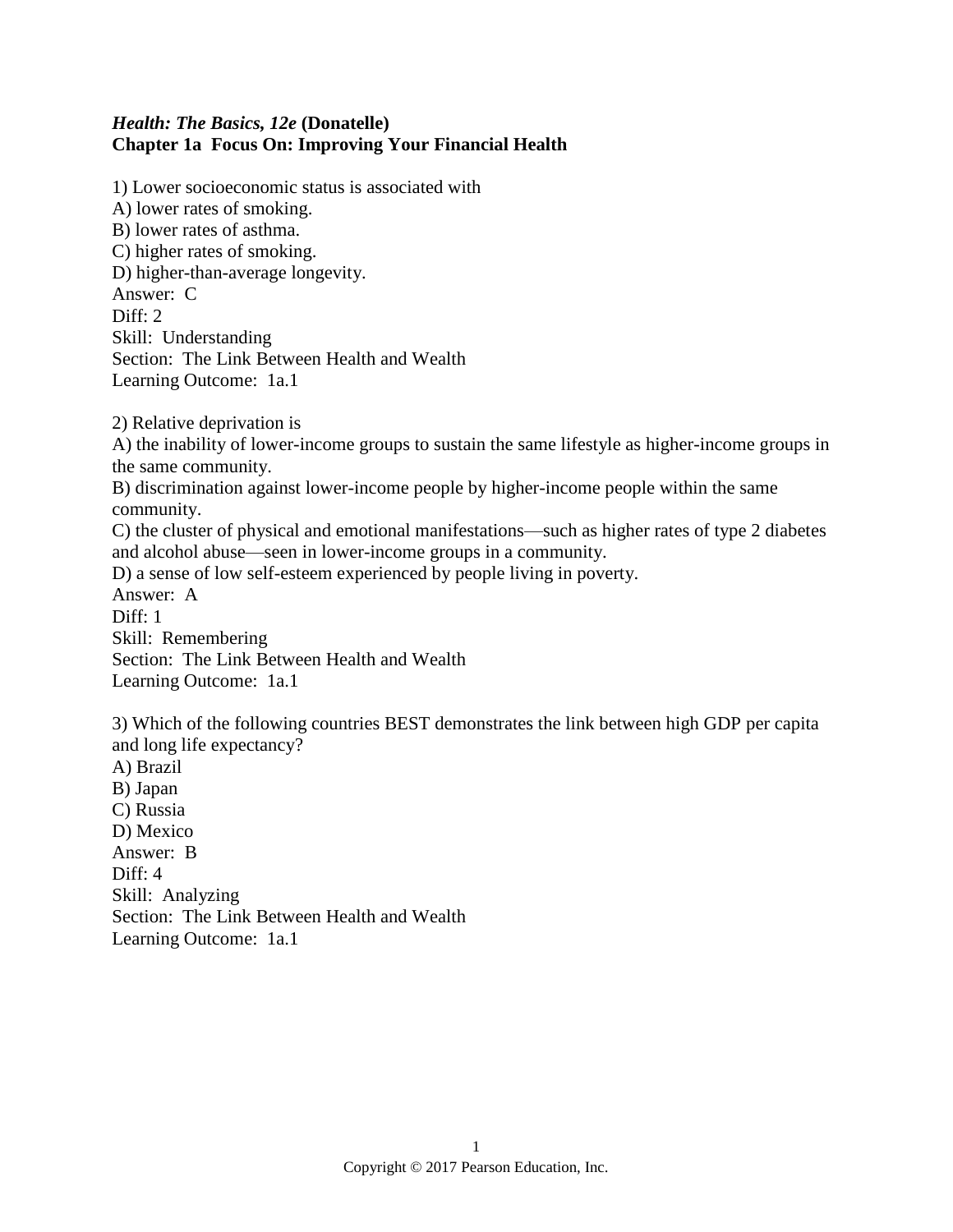4) Which of the following statements about financial concerns in college is TRUE? A) Nearly one-fourth of college students report that they worry often or very often about meeting regular expenses.

B) Only one-third of first-time college students complete their degree in 6 to 8 years.

C) Almost one-half of college students report that financial aid is a major factor in determining which college they attend.

D) The average cost of tuition and fees at public four-year colleges nearly doubled between 2010 and 2015.

Answer: C Diff: 1 Skill: Remembering Section: Financial Struggles in College Learning Outcome: 1a.2

5) On average, about what percentage of college costs are paid for with borrowed funds?

A) 12% B) 22% C) 32% D) 42% Answer: B Diff: 1 Skill: Remembering Section: Financial Struggles in College Learning Outcome: 1a.2

6) A common reason for students to drop out of college is

A) that they have been offered a high-paying job.

B) stress-related illness.

C) concern about growing debt.

D) parental pressure to enter the workforce.

Answer: C

Diff: 1

Skill: Remembering

Section: Financial Struggles in College

Learning Outcome: 1a.2

7) A principal reason for making a budget is to A) earn more money. B) pay bills on time. C) qualify for a bank loan. D) know how much you can afford to spend. Answer: D Diff: 2 Skill: Understanding Section: Actions to Improve Your Financial Health Learning Outcome: 1a.3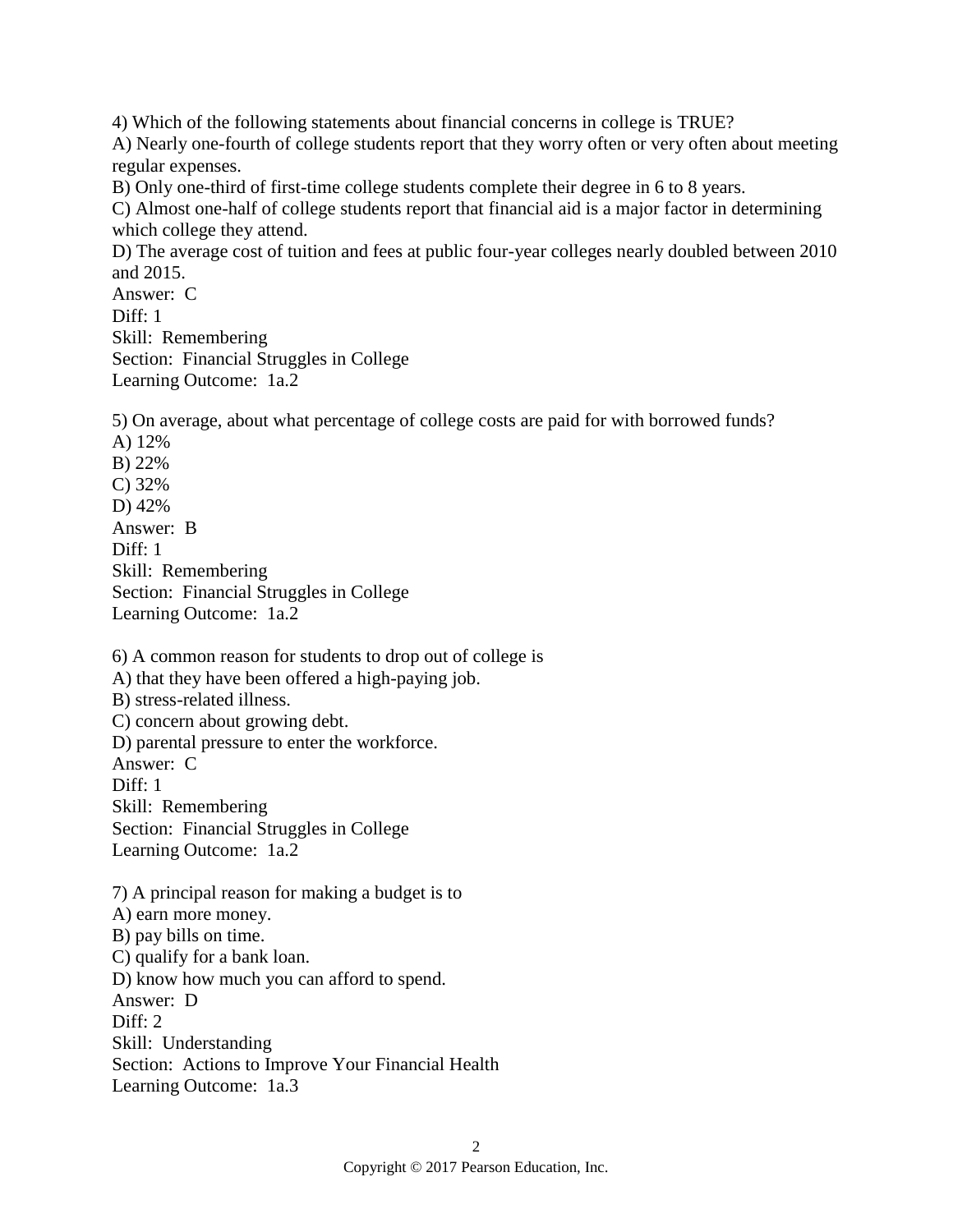8) All of the following qualify as budget expenses EXCEPT A) rent payments. B) utility payments. C) insurance premiums. D) stipends from relatives. Answer: D Diff: 2 Skill: Understanding Section: Actions to Improve Your Financial Health Learning Outcome: 1a.3 9) When you earn more than you spend, you have a budget A) surplus. B) deficit. C) shortfall. D) liability. Answer: A Diff: 1 Skill: Remembering Section: Actions to Improve Your Financial Health Learning Outcome: 1a.3

10) Discretionary spending is the opposite of \_\_\_\_\_\_\_\_ spending. A) excess B) necessary C) entitlement D) recreational Answer: B Diff: 4 Skill: Analyzing Section: Actions to Improve Your Financial Health Learning Outcome: 1a.3

11) Which of the following is a good way to cut spending and keep to your budget? A) Drive more rather than taking the bus. B) Eat out rather than cooking at home. C) Use cash rather than credit cards. D) Avoid texting on Wi-Fi networks. Answer: C Diff: 3 Skill: Applying Section: Actions to Improve Your Financial Health

Learning Outcome: 1a.3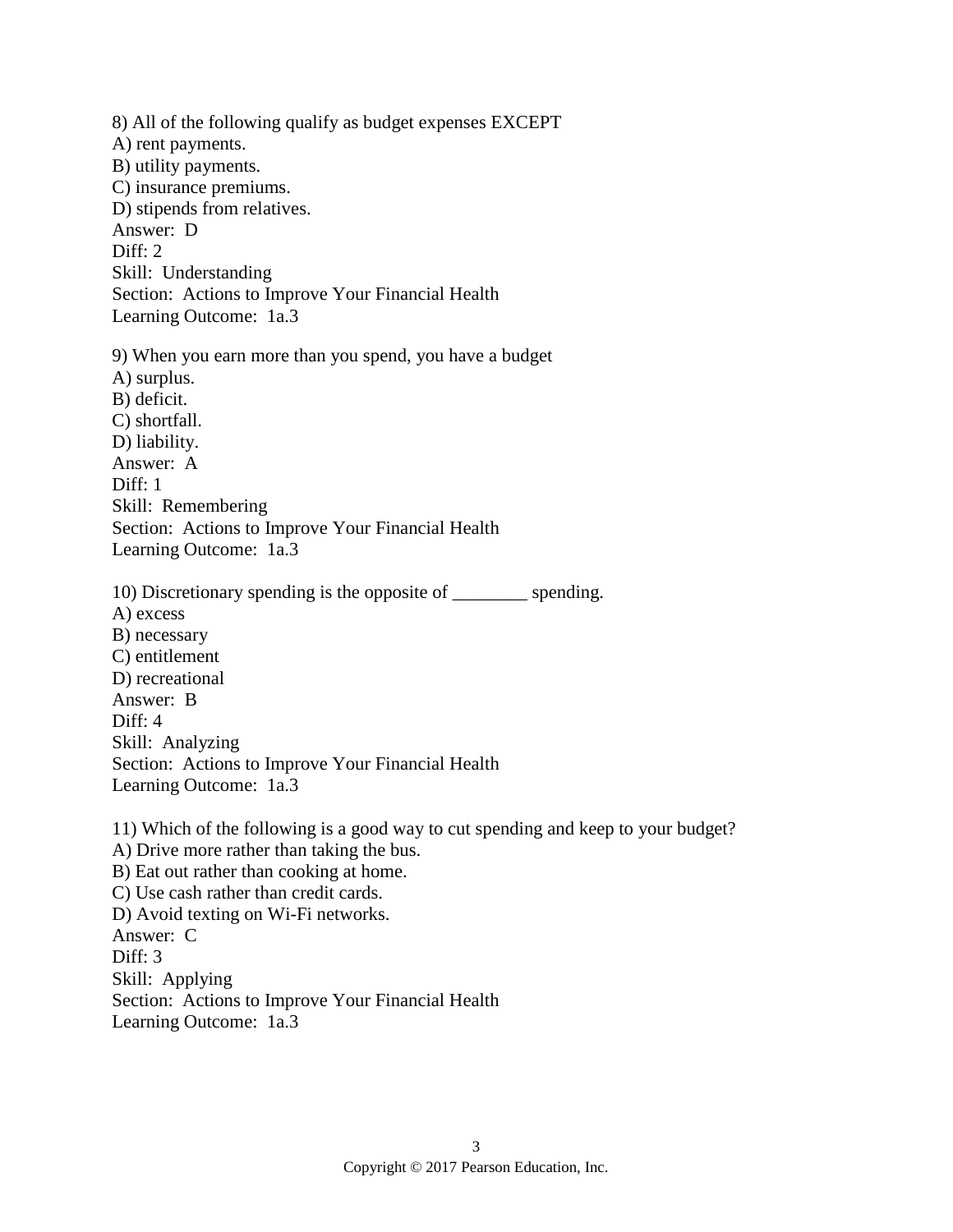12) George earns a good salary and rents an apartment that is within his means, yet every month, he runs short of money. What should he do?

A) Set budget goals to clarify his situation.

B) Track his income to find out why he doesn't have enough money.

C) Track his expenses to figure out why his spending exceeds his income.

D) Take out a loan to make sure he has money left over at the end of the month.

Answer: C Diff: 3 Skill: Applying Section: Actions to Improve Your Financial Health Learning Outcome: 1a.3

13) Juana is a junior in college and receives scholarship funds at the beginning of each semester. In the past, this money has been sufficient to cover her costs each term. But this fall she ran out of money before the term was over. Which of the following is the MOST sensible step she can take to make sure she doesn't run out in the spring?

A) Create a budget to help her smooth out her spending and avoid surprises.

B) Drop one of her classes and get a job to add to her income.

C) Request a cost of living increase in her scholarship funds.

D) Track her income to see where the money is going.

Answer: A Diff: 3 Skill: Applying

Section: Actions to Improve Your Financial Health Learning Outcome: 1a.3

14) Soraya is trying to avoid running out of money every month. She has asked her employer to deposit her paycheck directly into her bank account. She has also cut back on expenses by eating out just once a week, driving her car as little as possible, and limiting visits to her favorite coffee shop. She has also put all discretionary purchases on her credit card so that she can pay for everything at the end of the month. What do you think she should do to avoid running out of money every month?

A) She should eat out less.

B) She should drive more and spend less on public transportation.

C) She should have her paycheck mailed to her so she can deposit it herself.

D) She should not use her credit card so much, but instead rely more on cash purchases.

Answer: D

Diff: 5

Skill: Evaluating

Section: Actions to Improve Your Financial Health

Learning Outcome: 1a.3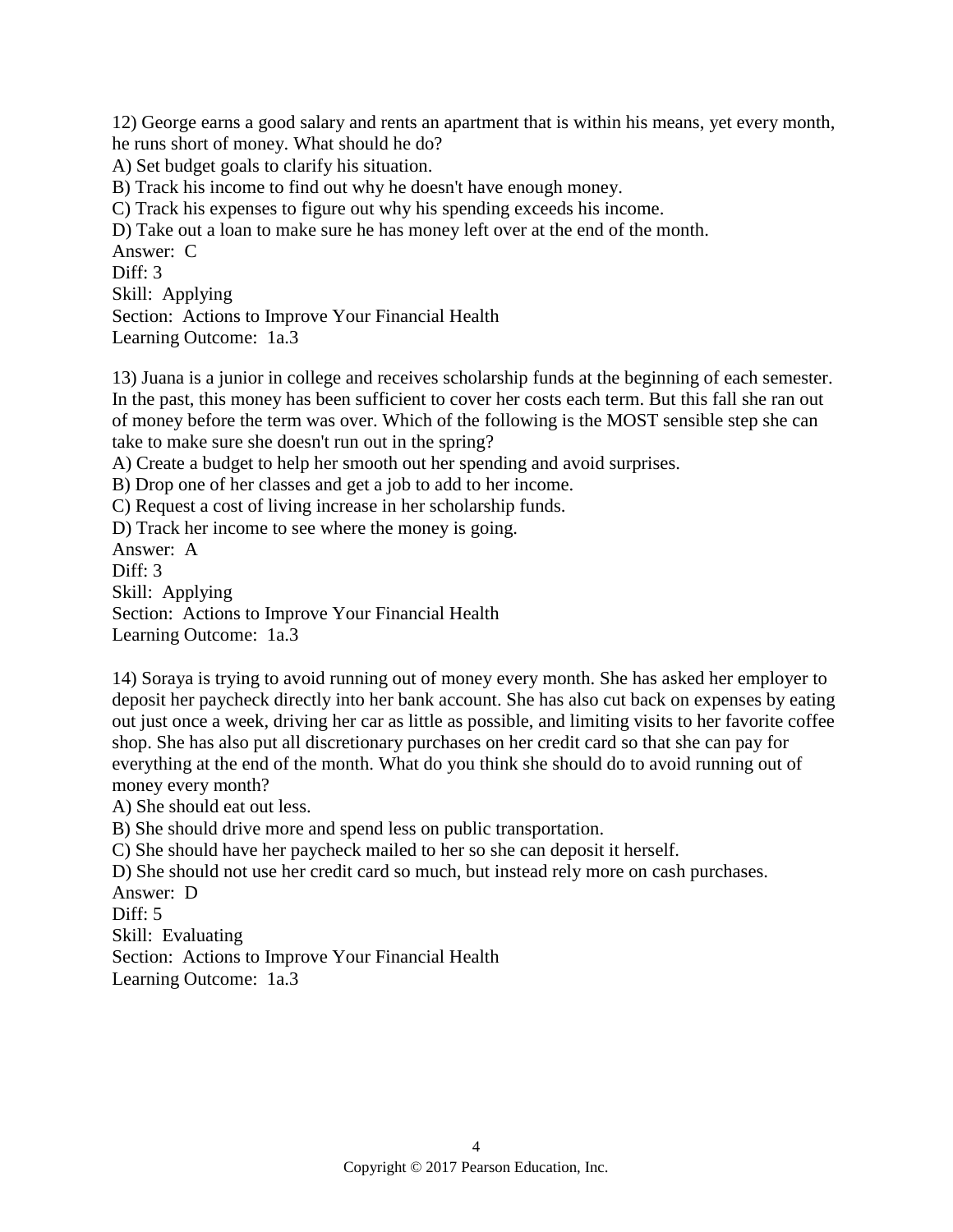15) What is one advantage of debt? A) It allows large projects to be built. B) It discourages borrowing. C) It encourages borrowing. D) It contributes to recessions. Answer: A Diff: 2 Skill: Understanding Section: Actions to Improve Your Financial Health Learning Outcome: 1a.3 16) What is a loan principal? A) the fee on a loan B) the amount owed on a loan C) the interest rate paid on a loan D) the interest payment on a loan Answer: B Diff: 1 Skill: Remembering Section: Actions to Improve Your Financial Health Learning Outcome: 1a.3 17) Credit is essentially the same as A) debt. B) a loan. C) interest. D) principal. Answer: B Diff: 1 Skill: Remembering Section: Actions to Improve Your Financial Health Learning Outcome: 1a.3 18) Student aid includes all of the following EXCEPT A) loans. B) grants. C) credit. D) work study. Answer: C Diff: 1 Skill: Remembering Section: Actions to Improve Your Financial Health Learning Outcome: 1a.3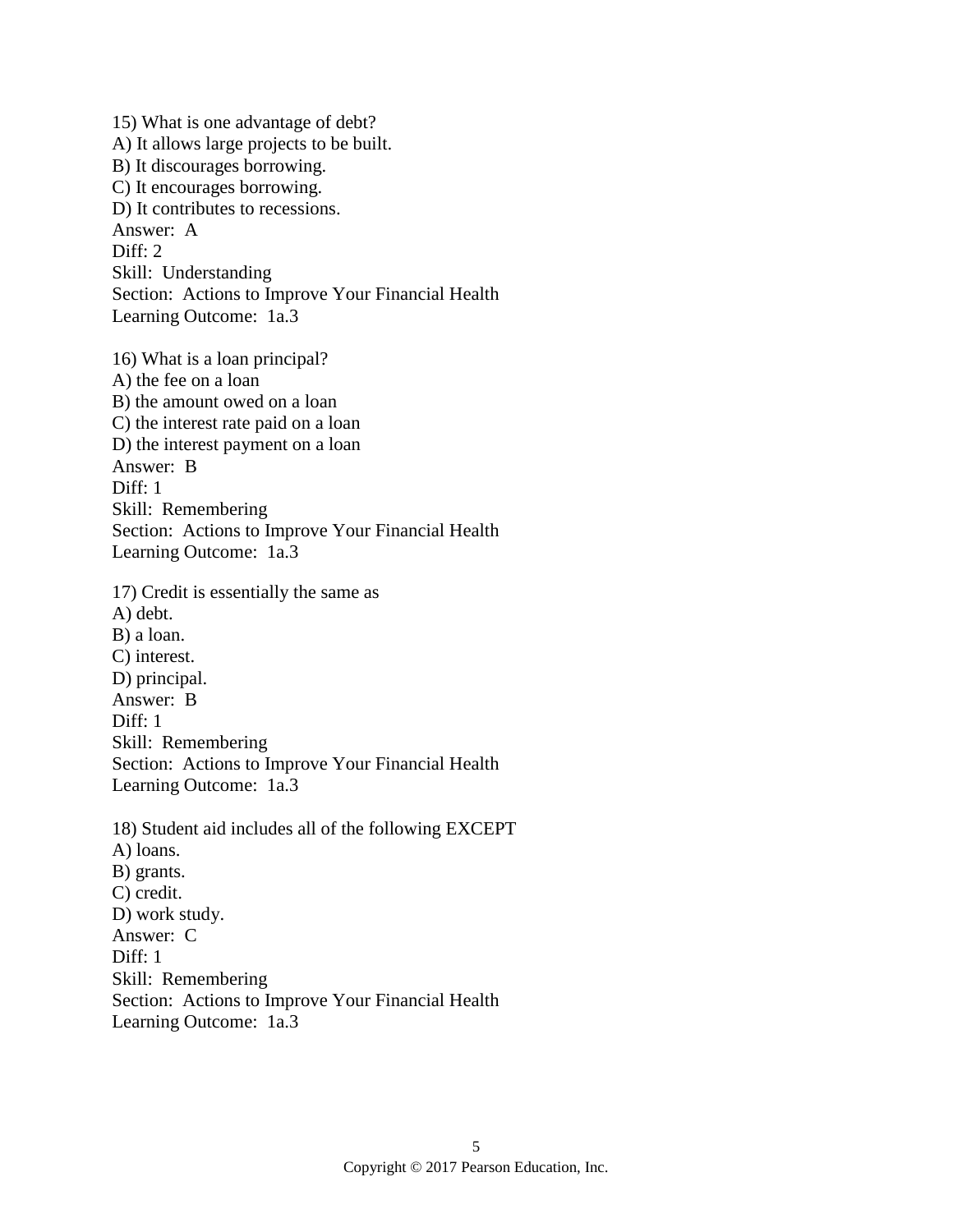19) For students, a federal loan is usually preferable to a private loan because A) it is easier to obtain. B) interest rates tend to be variable. C) interest rates tend to be lower. D) repayment timelines are shorter. Answer: C Diff: 5 Skill: Evaluating Section: Actions to Improve Your Financial Health Learning Outcome: 1a.3

20) Gustavo is going to start college next year and is considering a financial aid package that includes a federal loan, a private loan, a grant, and work study. What are his two BEST options in that package if he wants to keep his costs down? A) the federal loan and private loan B) the federal loan and work study C) the grant and work study D) the federal loan and grant Answer: C Diff: 3 Skill: Applying Section: Actions to Improve Your Financial Health Learning Outcome: 1a.3 21) A credit card is  $a(n)$   $\qquad \qquad$  loan.

A) secured B) unsecured C) permanent D) impermanent Answer: B Diff: 1 Skill: Remembering Section: Actions to Improve Your Financial Health Learning Outcome: 1a.3

22) What is one benefit of having a credit card? A) You can spend without limits. B) You won't pay interest charges. C) You may qualify for free rental cars or hotel rooms. D) You may receive purchase protection on products. Answer: D Diff: 2 Skill: Understanding Section: Actions to Improve Your Financial Health Learning Outcome: 1a.3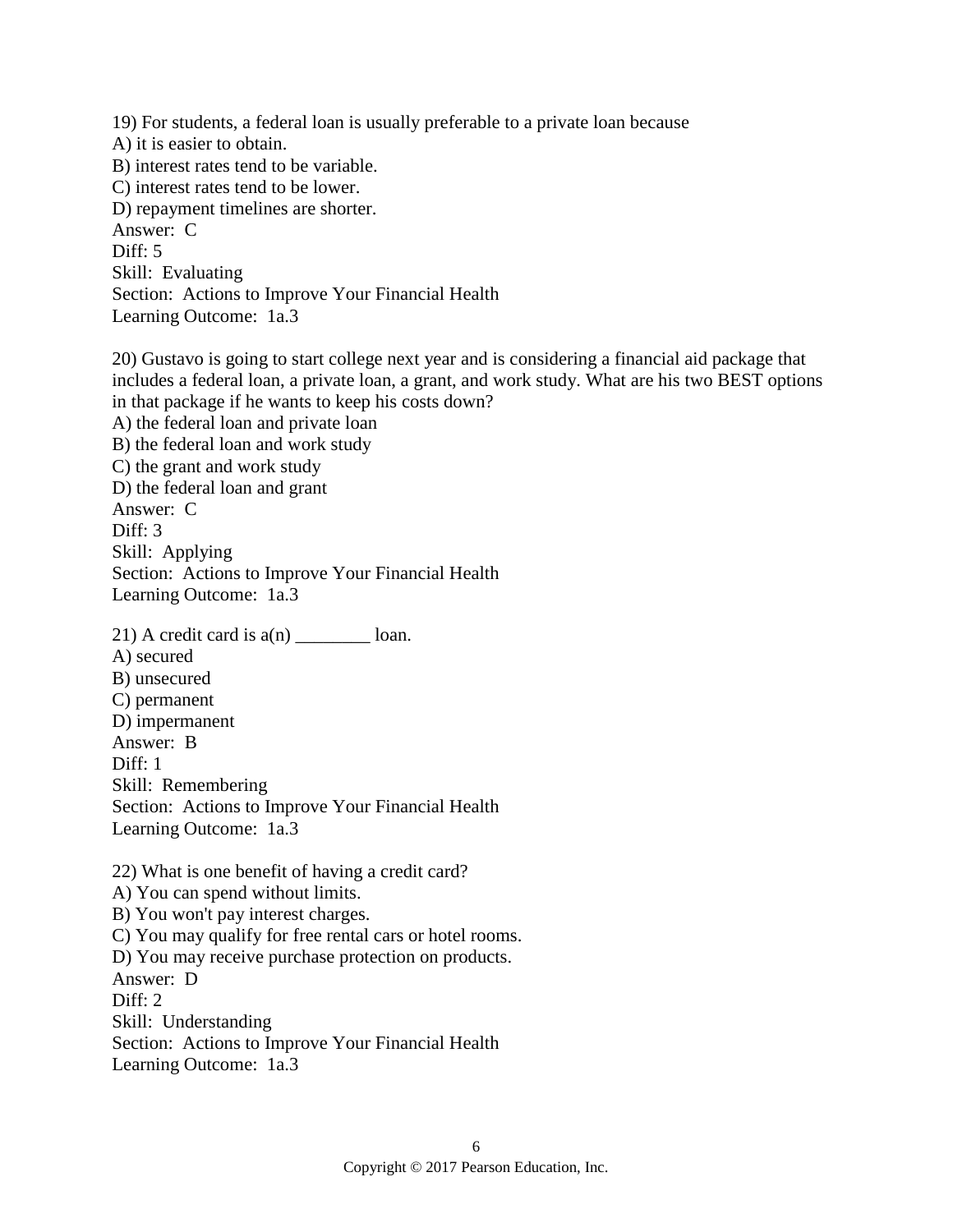23) The starting point in shopping for a credit card is to find out the A) annual percentage rate. B) source of the card. C) grace period. D) credit limit. Answer: A Diff: 2 Skill: Understanding Section: Actions to Improve Your Financial Health Learning Outcome: 1a.3 24) Fees associated with credit cards include all of the following EXCEPT A) cash advance fees. B) annual fees. C) grace fees. D) late fees. Answer: C Diff: 1 Skill: Remembering Section: Actions to Improve Your Financial Health Learning Outcome: 1a.3 25) Why might a person's first credit card have a high APR? A) lack of credit history B) long credit history C) high credit score D) low credit limit Answer: A Diff: 3 Skill: Applying Section: Actions to Improve Your Financial Health Learning Outcome: 1a.3 26) What does a credit score evaluate? A) how likely a person is to default on a loan B) the length of a person's credit history C) the amount of debt a person has D) the number of credit cards a person holds Answer: A Diff: 1 Skill: Remembering Section: Actions to Improve Your Financial Health

Learning Outcome: 1a.3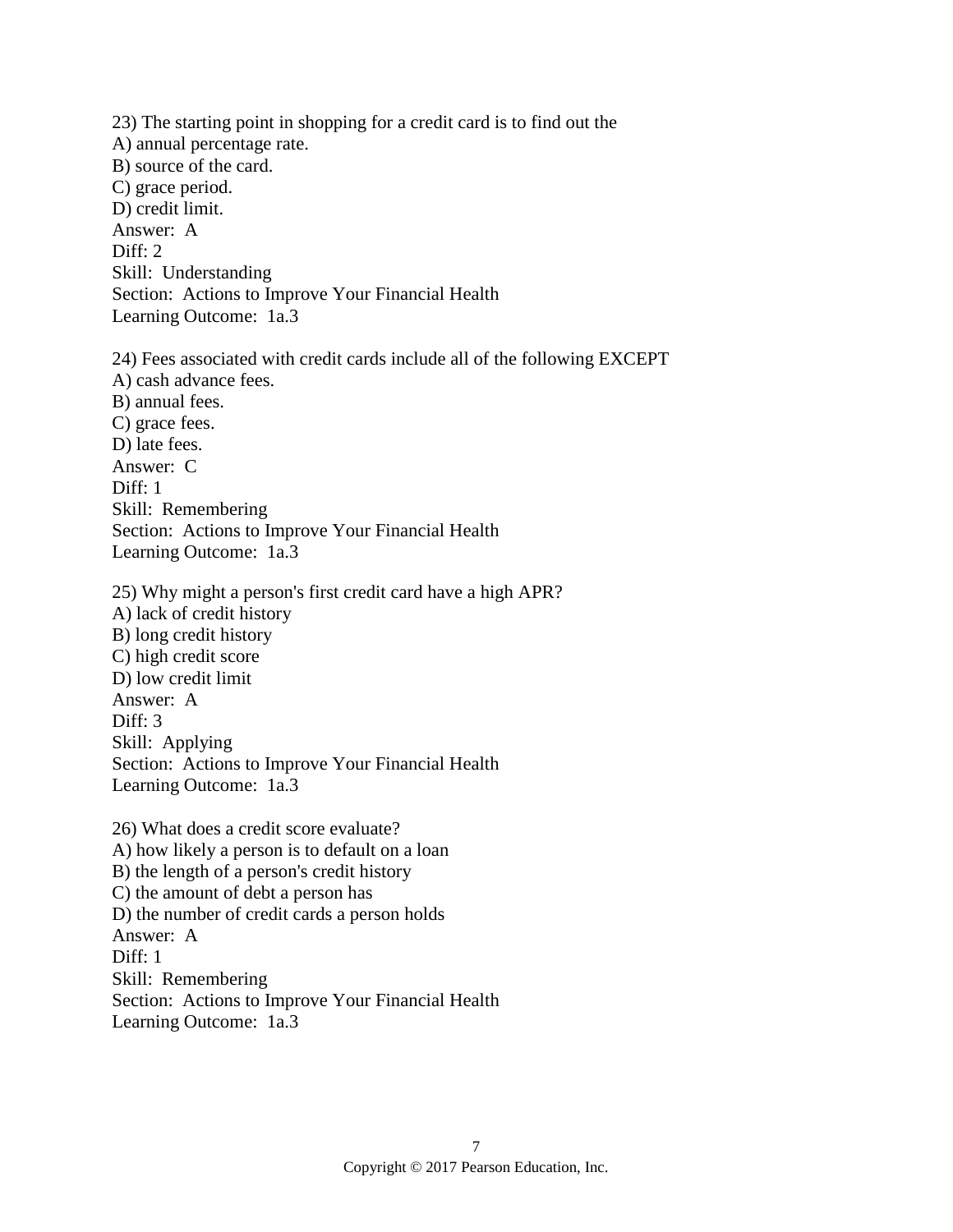27) Credit scores are based on all of the following EXCEPT A) current debt. B) total credit available. C) marital status. D) credit history. Answer: C Diff: 2 Skill: Understanding Section: Actions to Improve Your Financial Health Learning Outcome: 1a.3 28) Why is a low credit score problematic? A) It leads to penalties. B) It makes it more difficult to borrow. C) It lowers your interest rate. D) It raises your credit limit. Answer: B Diff: 3 Skill: Applying Section: Actions to Improve Your Financial Health Learning Outcome: 1a.3 29) To check your credit report, start by contacting the A) Interstate Commerce Commission. B) Department of the Treasury. C) Department of Commerce. D) Federal Trade Commission. Answer: D Diff: 1 Skill: Remembering Section: Actions to Improve Your Financial Health Learning Outcome: 1a.3 30) Which of the following rules was included in the 2009 CARD Act, designed to regulate the credit card industry?

A) Interest rates on credit cards cannot be raised. B) You must be at least 21 years old to get a credit card. C) Students can receive gifts when they apply for credit cards. D) Colleges must disclose marketing contracts with credit card companies. Answer: D Diff: 2 Skill: Understanding Section: Actions to Improve Your Financial Health Learning Outcome: 1a.3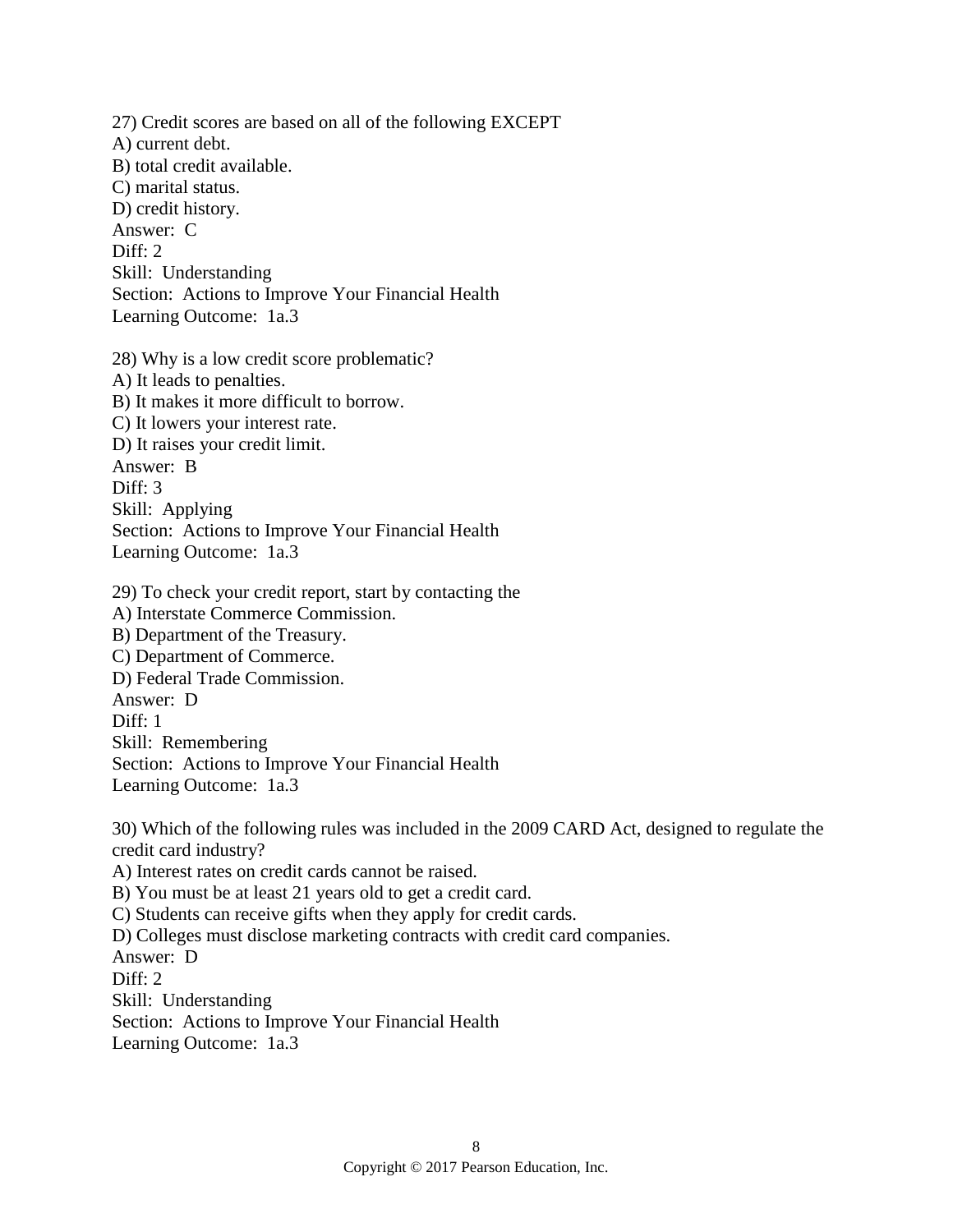31) Recent changes in credit card rules can be obtained from the A) Consumer Financial Protection Bureau. B) Banking and Commerce Committee. C) Federal Trade Commission. D) U.S. Chamber of Commerce. Answer: A Diff: 1 Skill: Remembering Section: Actions to Improve Your Financial Health Learning Outcome: 1a.3 32) Approximately how many Americans were affected by identity theft in 2013? A) 13,000 B) 130,000

C) 1.3 million D) 13 million Answer: D Diff: 1 Skill: Remembering Section: Actions to Improve Your Financial Health Learning Outcome: 1a.3

33) What was the financial loss to Americans from identity theft in 2013? A) \$3.8 million B) \$48 million C) \$18 billion D) \$28 billion Answer: C Diff: 1 Skill: Remembering Section: Actions to Improve Your Financial Health Learning Outcome: 1a.3

34) If your ATM or debit card is stolen and used, you will be liable for no more than \$50 in charges if you report the theft within how many business days? A) 2 B) 3  $C$ ) 4  $D$ ) 5 Answer: A Diff: 1 Skill: Remembering Section: Actions to Improve Your Financial Health Learning Outcome: 1a.3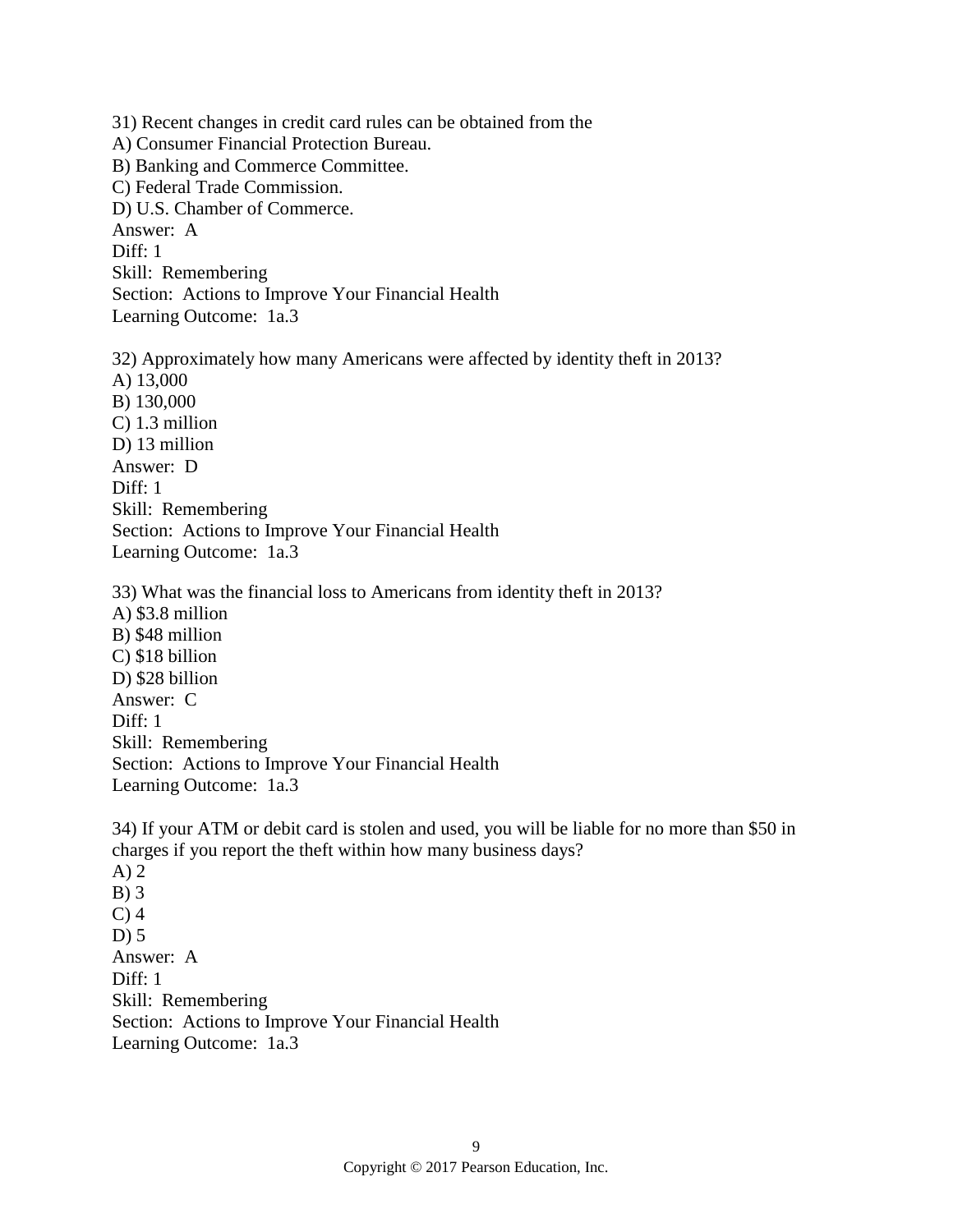35) If your ATM or debit card is stolen and used, you be responsible for *all* charges put on the card if you fail to report the theft within A) 30 days. B) 60 days. C) 90 days. D) 120 days. Answer: B Diff: 2 Skill: Understanding Section: Actions to Improve Your Financial Health

Learning Outcome: 1a.3

36) What is phishing? A) an email scam used to seek personal financial information B) a computer virus C) a phony credit card application D) a fraudulent credit report offer Answer: A Diff: 1 Skill: Remembering Section: Actions to Improve Your Financial Health Learning Outcome: 1a.3

37) Why is identity theft more commonly experienced by users of social media? A) Social media websites are hacked often. B) Social media companies engage in fraud. C) Social media users often share private information online. D) Social media sites download computer viruses onto personal computers. Answer: C Diff: 2 Skill: Understanding Section: Actions to Improve Your Financial Health Learning Outcome: 1a.3

38) All of the following actions can help protect against identity theft EXCEPT A) shredding credit card statements to remove account numbers. B) password locking your smart phone and PC. C) not responding to phishing schemes. D) not getting a smart card. Answer: D Diff: 2 Skill: Understanding Section: Actions to Improve Your Financial Health Learning Outcome: 1a.3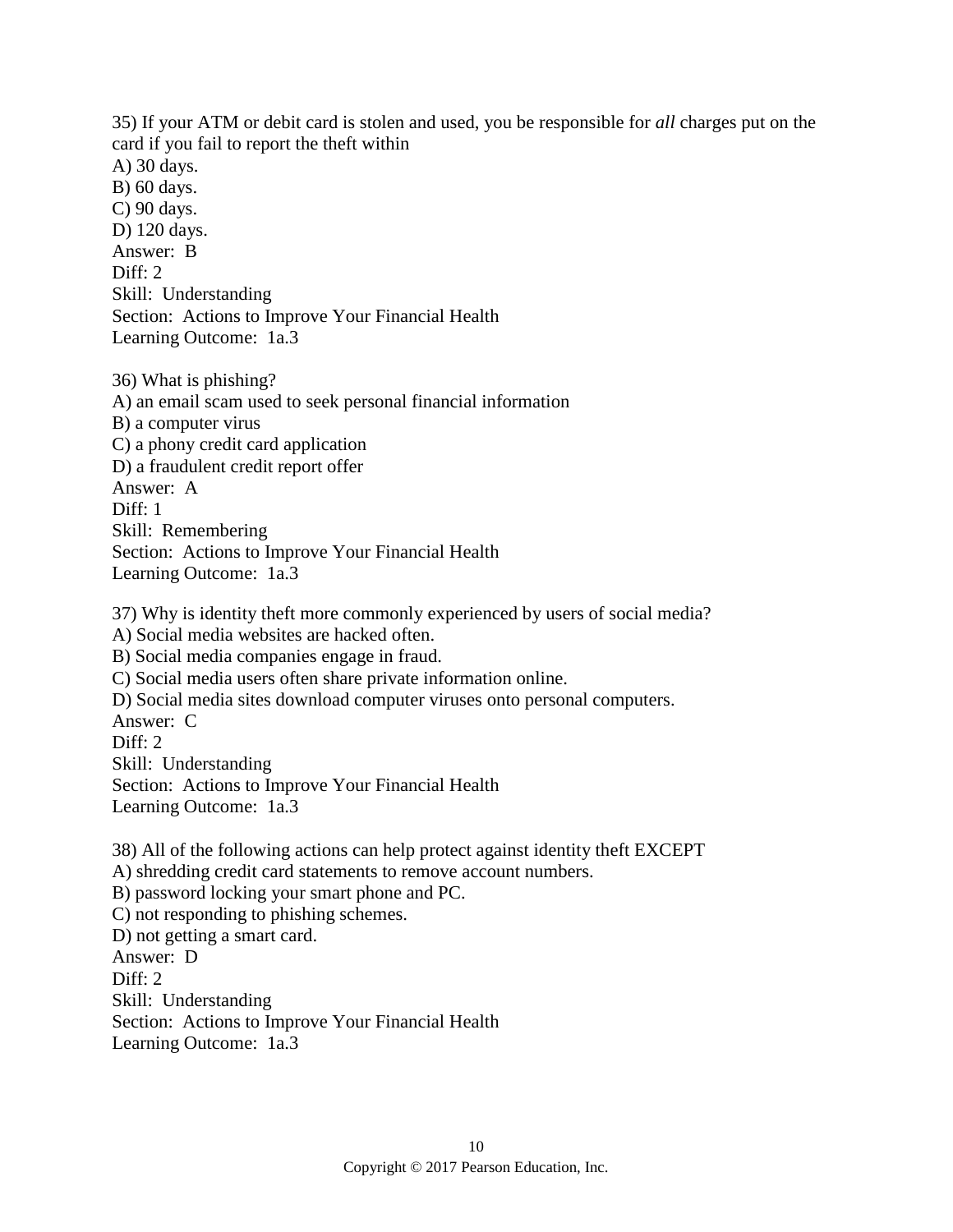39) Financial status has no relation to an individual's health. Answer: FALSE Diff: 2 Skill: Understanding Section: The Link Between Health and Wealth Learning Outcome: 1a.1

40) To reduce college costs, more than 40 percent of students live at home or with a relative. Answer: TRUE Diff: 1 Skill: Remembering Section: Financial Struggles in College Learning Outcome: 1a.2

41) The median income of high school graduates is only a little over half that of people who hold a bachelor's degree. Answer: TRUE Diff: 1 Skill: Remembering Section: Actions to Improve Your Financial Health Learning Outcome: 1a.3

42) A budget is a record of spending over a long period of time. Answer: FALSE  $Diff: 2$ Skill: Understanding Section: Actions to Improve Your Financial Health Learning Outcome: 1a.3

43) A budget deficit is the money left over for savings after expenses have been paid. Answer: FALSE  $Diff: 1$ Skill: Remembering Section: Actions to Improve Your Financial Health Learning Outcome: 1a.3

44) One purpose of budgeting is to help you save more than you spend. Answer: TRUE Diff: 2 Skill: Understanding Section: Actions to Improve Your Financial Health Learning Outcome: 1a.3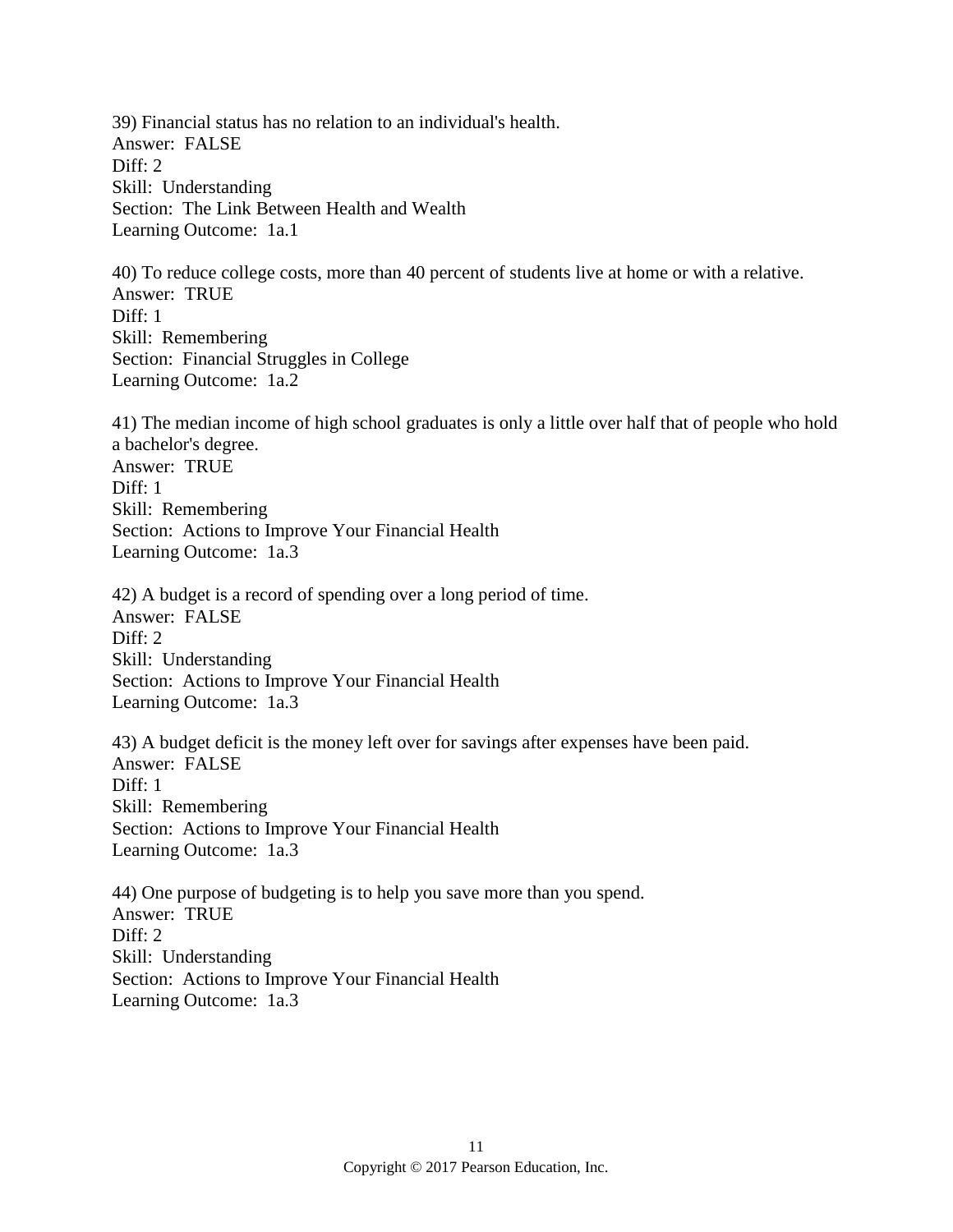45) Fixed expenses are those that don't change much in a short period of time, such as car loan payments or rent. Answer: TRUE Diff: 1 Skill: Remembering Section: Actions to Improve Your Financial Health Learning Outcome: 1a.3 46) Purchasing health insurance should be low on your financial priority list. Answer: FALSE Diff: 2 Skill: Understanding Section: Actions to Improve Your Financial Health Learning Outcome: 1a.3 47) With credit cards, the credit limit and APR are the same. Answer: FALSE Diff: 1 Skill: Remembering Section: Actions to Improve Your Financial Health Learning Outcome: 1a.3 48) Individuals cannot find out their credit score. Answer: FALSE  $Diff: 2$ Skill: Understanding Section: Actions to Improve Your Financial Health Learning Outcome: 1a.3 49) Updating computer software can help guard against identity theft. Answer: TRUE Diff: 2 Skill: Understanding Section: Actions to Improve Your Financial Health Learning Outcome: 1a.3 50) Explain how the following countries demonstrate the relationship between health and economic prosperity: Norway, France, Russia, India. Answer: As the graph on p. 26 shows, Norway and France have relatively high per capita GDP

and relatively long life expectancies. Russia and India have much lower GDP per capita and shorter life expectancies. This data supports the idea that economic prosperity contributes to better health overall. Diff: 4

Skill: Analyzing Section: The Link Between Health and Wealth Learning Outcome: 1a.1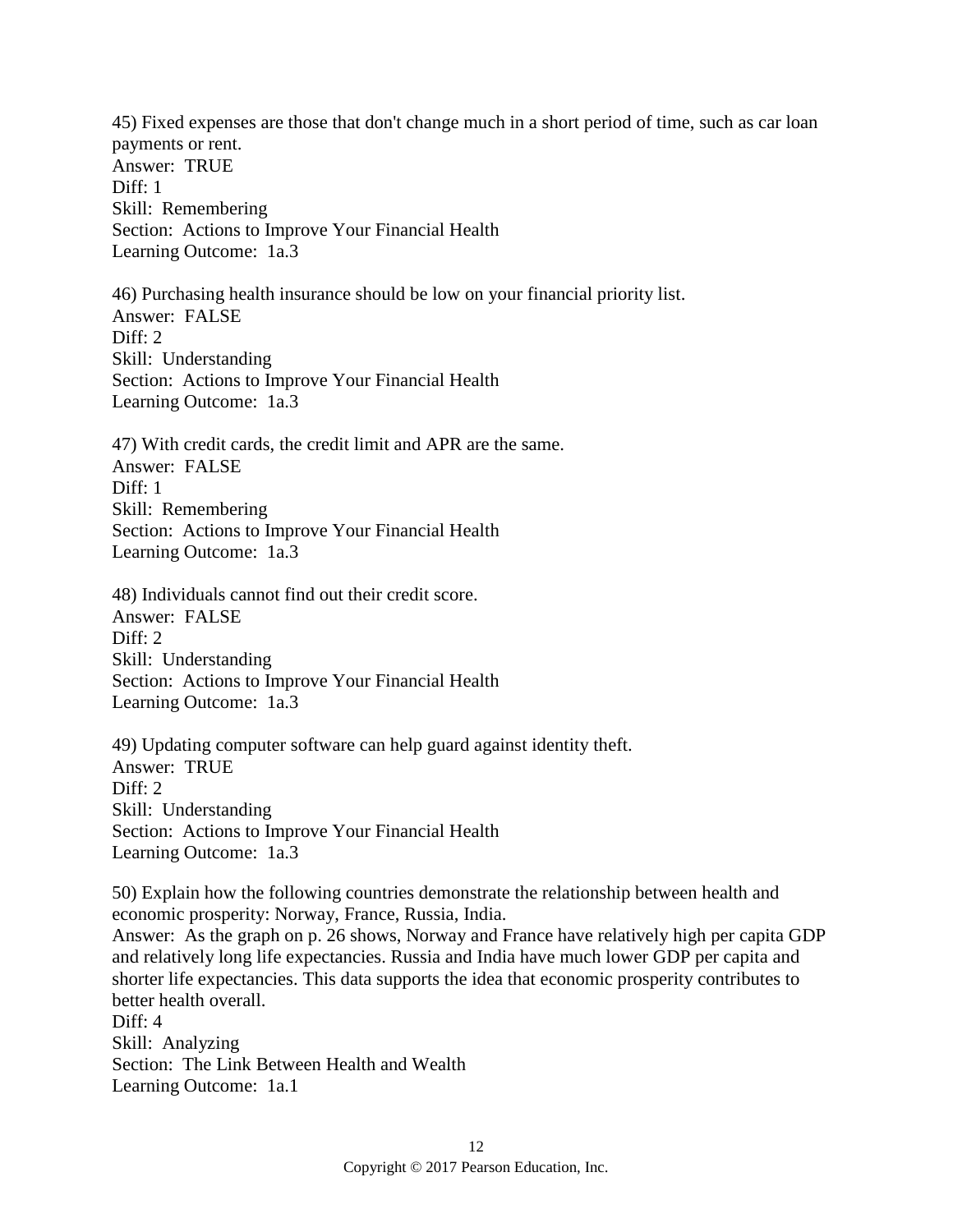51) Identify at least two advantages and two disadvantages of working your way through college. Answer: Students should identify at least two advantages and disadvantages, such as the following.

Advantages might include:

• You would have more money to pay for college tuition, fees, books, supplies, room, board, etc.

• You would gain work experience that could enrich your academic learning as well as inform your search for permanent employment once you've graduated.

• You would make professional contacts who might be able to help you in your post-graduation job search.

Disadvantages might include:

• The time you spend working could reduce the time you have available for studying, doing lab or project work, exercising, or volunteering in activities and programs that may be personally enriching or related to your field of study.

• The job hours could overlap with the hours of classes you need for your major, thereby increasing the number of semesters or years it takes you to complete your degree program.

• The stress of work expectations and work relationships might increase your overall stress level, including by creating time conflicts between job responsibilities and academic responsibilities.

• The dual burden of school and work might reduce your sleep time and leave you at greater risk for infections and other illnesses related to sleep and immunity.

Diff: 5

Skill: Evaluating Section: Financial Struggles in College Learning Outcome: 1a.2

52) Identify five reasons why federal student loans are generally preferable to private loans. Answer: Students should cover at least five of the following points.

- Repayment timelines start later.
- Interest rates are fixed and often lower.
- Students may qualify for subsidized loans.
- Credit checks are not needed.
- Interest may be tax deductible.
- Loan payments can sometimes be deferred for hardship reasons.
- Several repayment plans are available.

• A portion of the loan may be forgiven if the holder works in public service. Diff: 5

Skill: Evaluating Section: Actions to Improve Your Financial Health Learning Outcome: 1a.3